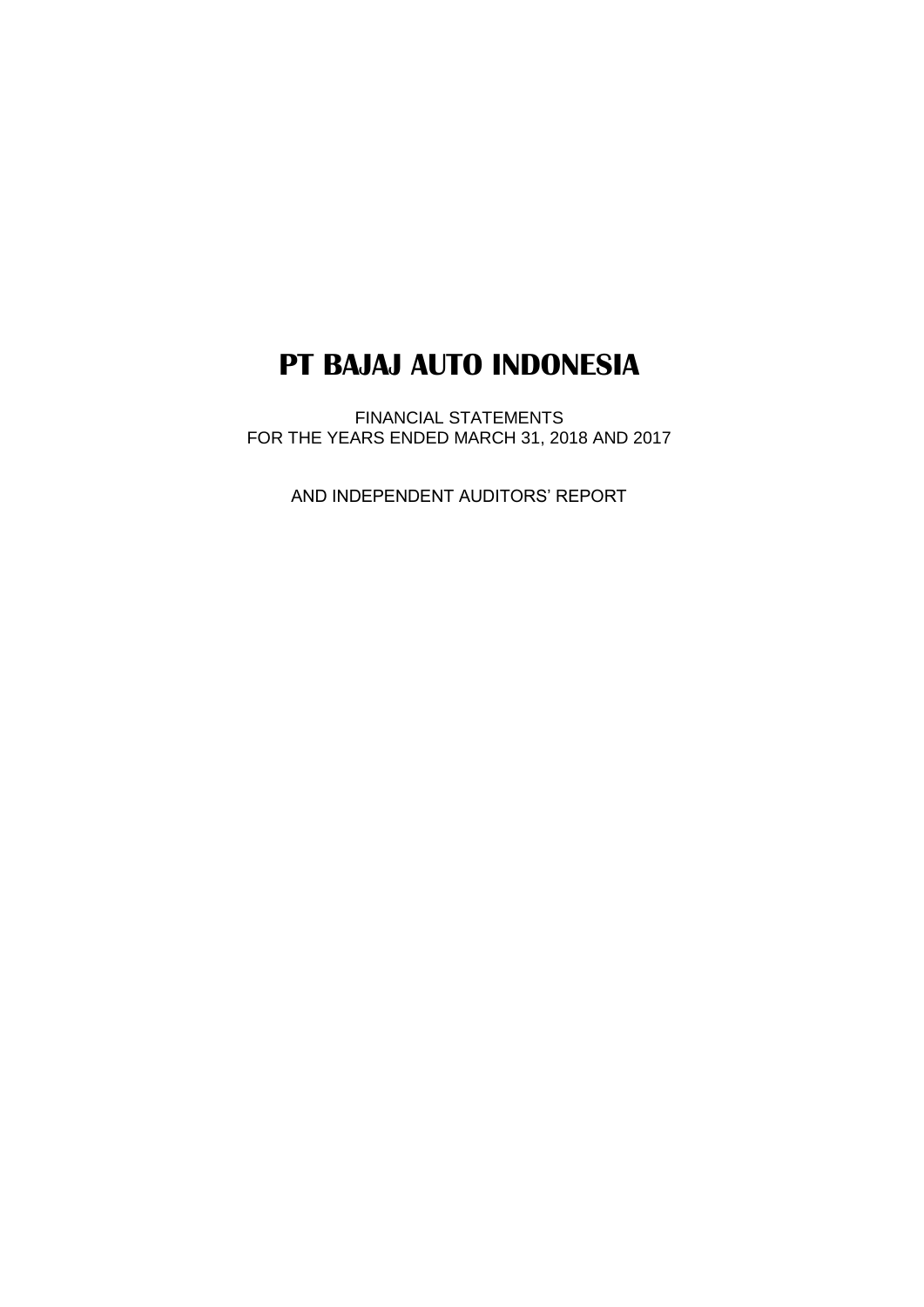TABLE OF CONTENTS

The financial statements have been prepared in Indonesian Rupiah. Also the audit report is based on figures in Indonesian Rupiah. For the purpose of user, the financial statements and notes as on 31 March 2018 & 2017 have been converted in Indian Rupees at following exchange rates as on 31 March 2018.

1 USD = Indonesian Rupiah 13756  $1$  USD = Rs. 65.1750 Hence, Re. 1 = Indonesian Rupiah 211.06

|                                                                                      | Page     |
|--------------------------------------------------------------------------------------|----------|
|                                                                                      |          |
| DIRECTORS' STATEMENT LETTER                                                          |          |
| INDEPENDENT AUDITORS' REPORT                                                         | $1 - 2$  |
| FINANCIAL STATEMENTS - As of March 31, 2018 and 2017<br>And for the years then ended |          |
| <b>Statements of Financial Position</b>                                              | $3 - 4$  |
| Statements of Comprehensive Income                                                   | 5        |
| Statements of Changes In Equity                                                      | 6        |
| <b>Statements of Cash Flows</b>                                                      | 7        |
| Notes to Financial Statements                                                        | $8 - 17$ |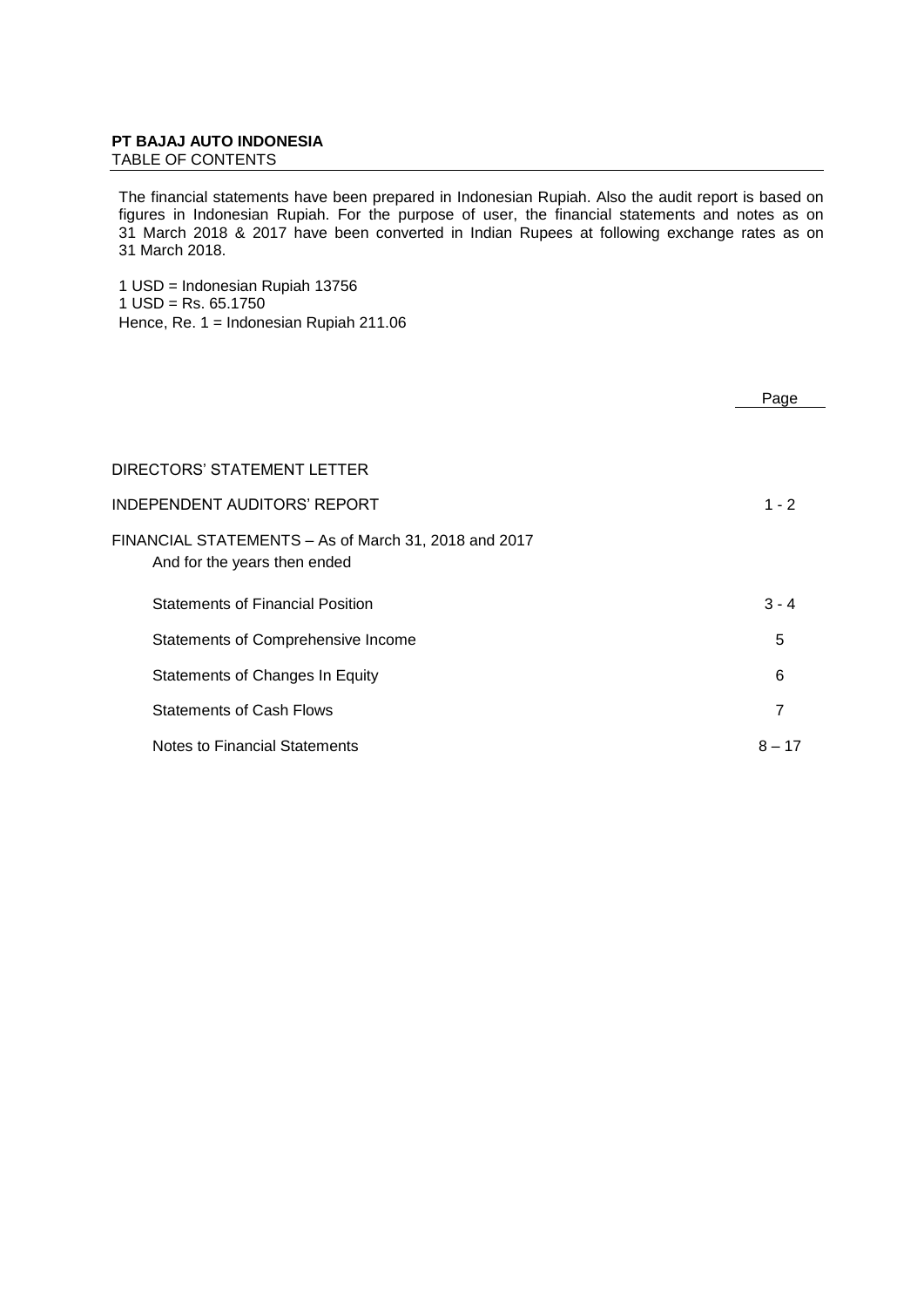

PT. Bajaj Auto Indonesia Jl. Panjang No. 11 D-E. Arteri Kelapa Dua Kebon Jeruk, Jakarta Barat 11550<br>Tel : +62 21 5366 2689<br>Fax : +62 21 5366 2690

#### **DIRECTORS' STATEMENT** RELATING TO THE RESPONSIBILITY FOR THE FINANCIAL STATEMENTS FOR THE YEAR ENDED MARCH 31, 2018 PT BAJAJ AUTO INDONESIA

We, the undersigned:

濱

R

 $\overline{\mathbf{u}}$ 

È.

ष

'N)

N

q

T,

Э

DI

 $\bullet$ 

N

Ŋ

E.

演

圃

雪

 $\mathbb{Z}$ 

A

 $\mathbf{Z}$ 

 $\mathbf{u}$ 

 $\overline{\mathbf{M}}$ 

司

9

习

习

习

习

刁

Β

河

咧

E)

| Name           | ٠         | Kulkarni Dinesh Anantrao                                                  |
|----------------|-----------|---------------------------------------------------------------------------|
| Office address |           | Jalan Panjang No. 11D-E Arteri Kelapa Dua<br>Kebon Jeruk - Jakarta 11550  |
| Domicile       | t         | C/O BAJAJ AUTO LTD.<br>Akurdi, Pune 411 035<br>Maharashtra state<br>India |
| Phone number   |           | (+91) 9561112752                                                          |
| Position       | $\bullet$ | President Director                                                        |

State that:

- $1.$ We are responsible for the preparation and presentation of the financial statements for the year ended March 31, 2018;
- $2.$ The financial statements have been prepared and presented in accordance with the Indonesian Financial Accounting Standards;
- 3. a. All information contained in the financial statements is complete and correct;
	- $b.$ The financial statements do not contain misleading material information or facts, and do not omit material information or facts;
- 4. We are responsible for the Company's internal control system.

This statement is made truthfully.

Pune, April 20, 2018

PT, BAJAJ AUTO INDONESIA



President Director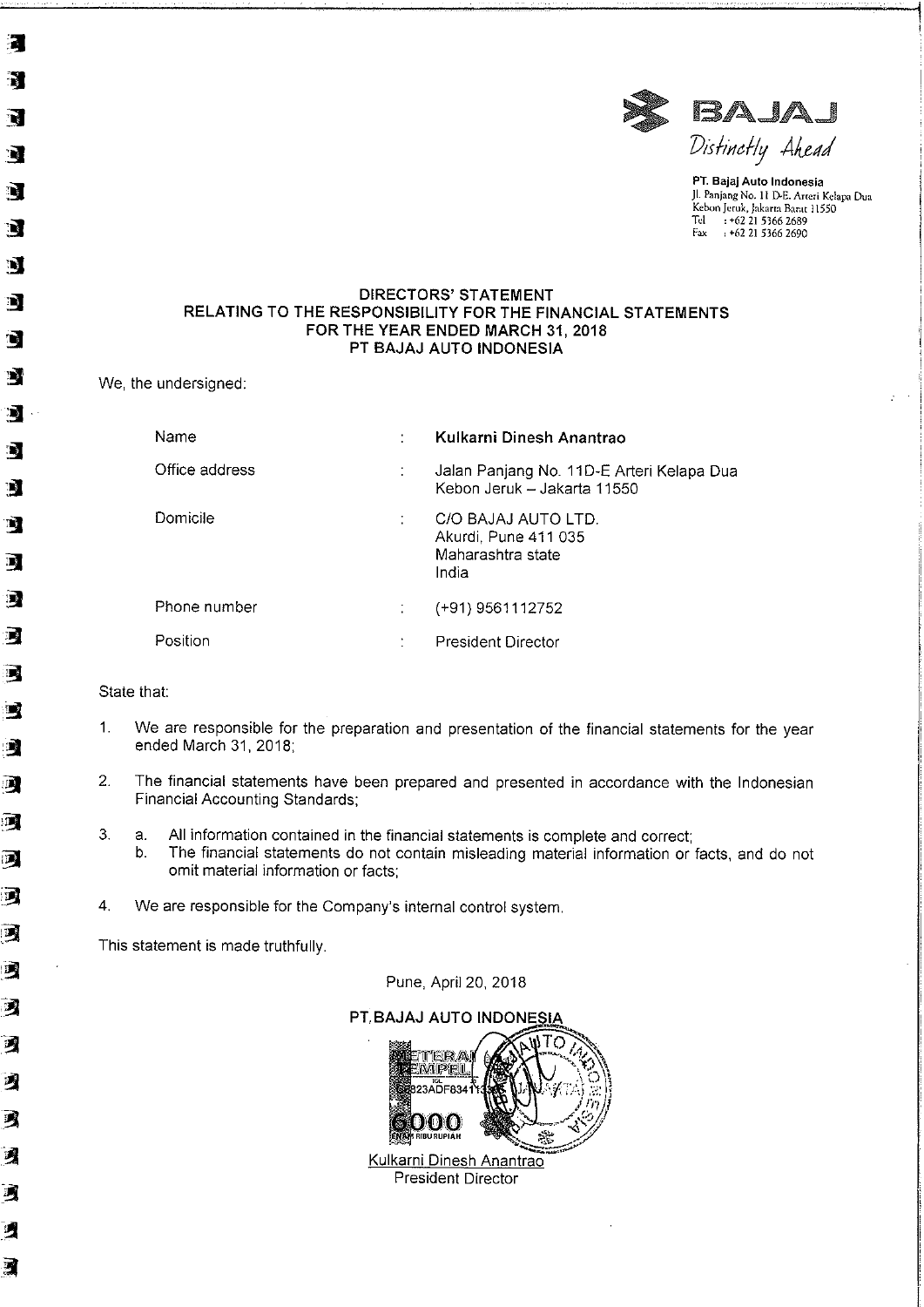

3

 $\blacksquare$ 

R

Ŋ

D

Ŋ

 $\blacksquare$ 

 $\Box$ 

Ŋ

E)

耳

B

马

呵

雪

9

河

圜

**DE** 

T

呵

吗

國

T.

2

呵

习

i J

# TRISNO, ADAMS & REKAN

REGISTERED PUBLIC ACCOUNTANTS

NOMOR IZIN USAHA (BUSINESS LICENSE NO.): KMK. NOMOR 922/KM.1/2010

## **Independent Auditors' Report**

No. 008 B18 BAJI PA GA

The Commissioners and Directors PT BAJAJ AUTO INDONESIA

We have audited the accompanying financial statements of PT BAJAJ AUTO INDONESIA (the Company), which comprise of the statement of financial position as of March 31, 2018 and the statements of comprehensive income, changes in equity, and cash flows for the year then ended, and a summary of significant accounting policies and other explanatory information.

## Management's responsibility for the financial statements

The management is responsible for the preparation and fair presentation of such financial statements in accordance with Indonesian Financial Accounting Standards, and for such internal control as management determines is necessary to enable the preparation of financial statements that are free from material misstatement, whether due to fraud or error.

## Auditor's responsibility

Our responsibility is to express an opinion on such financial statements based on our audit. We conducted our audit in accordance with Standards on Auditing established by the Indonesian Institute of Certified Public Accountants. Those standards require that we comply with ethical requirements and plan and perform the audit to obtain reasonable assurance about whether such financial statements are free from material misstatement.

An audit involves performing procedures to obtain audit evidence about the amounts and disclosures in the financial statements. The procedures selected depend on the auditor's judgment, including the assessment of the risks of material misstatement of the financial statement, whether due to fraud or error. In making those risk assessments, the auditors consider internal control relevant to entity's preparation and fair presentation of the financial statements in order to design audit procedures that are appropriate in the circumstances, but not for the purpose of expressing an opinion on the effectiveness of the entity's internal control. An audit also includes evaluating the appropriateness of accounting policies used and the reasonableness of accounting estimates made by the management, as well as evaluating the overall presentation of the financial statements.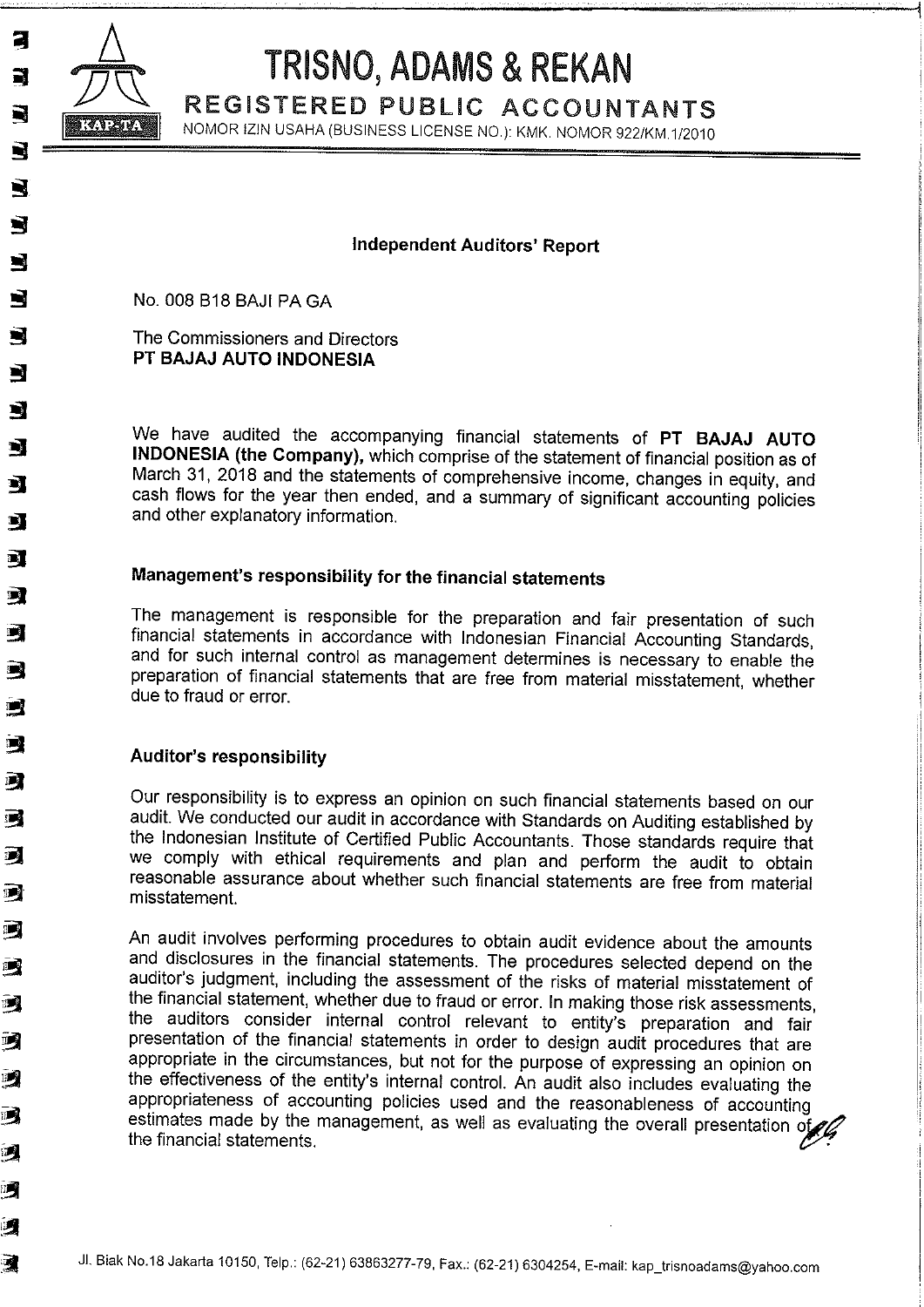

We believe the audit evidence we have obtained is sufficient and appropriate to provide a basis for our audit opinion.

## Opinion

3

R

N

Š

Š

 $\blacksquare$ 

Š

 $\overline{\mathbf{S}}$ 

Š

 $\blacksquare$ 

 $\blacksquare$ 

 $\blacksquare$ 

Ŋ

國

Ŋ

È,

虱

國

 $\blacksquare$ 

의

可

虱

J

피

豇

氯

习

Я

2

习

贝

贝

1

ł

In our opinion, the accompanying financial statements present fairly, in all material respects, the financial position of PT BAJAJ AUTO INDONESIA as of March 31, 2018, and its financial performance, and cash flows for the year then ended in accordance with the Indonesian Financial Accounting Standards.

TRISNO, ADAMS & REKAN Business License No. KMK.NOMOR 922/KM.1/2010

Patrick Henry Adam, M.Com., CPA of Indonesia License No. AP .0548

April 20, 2018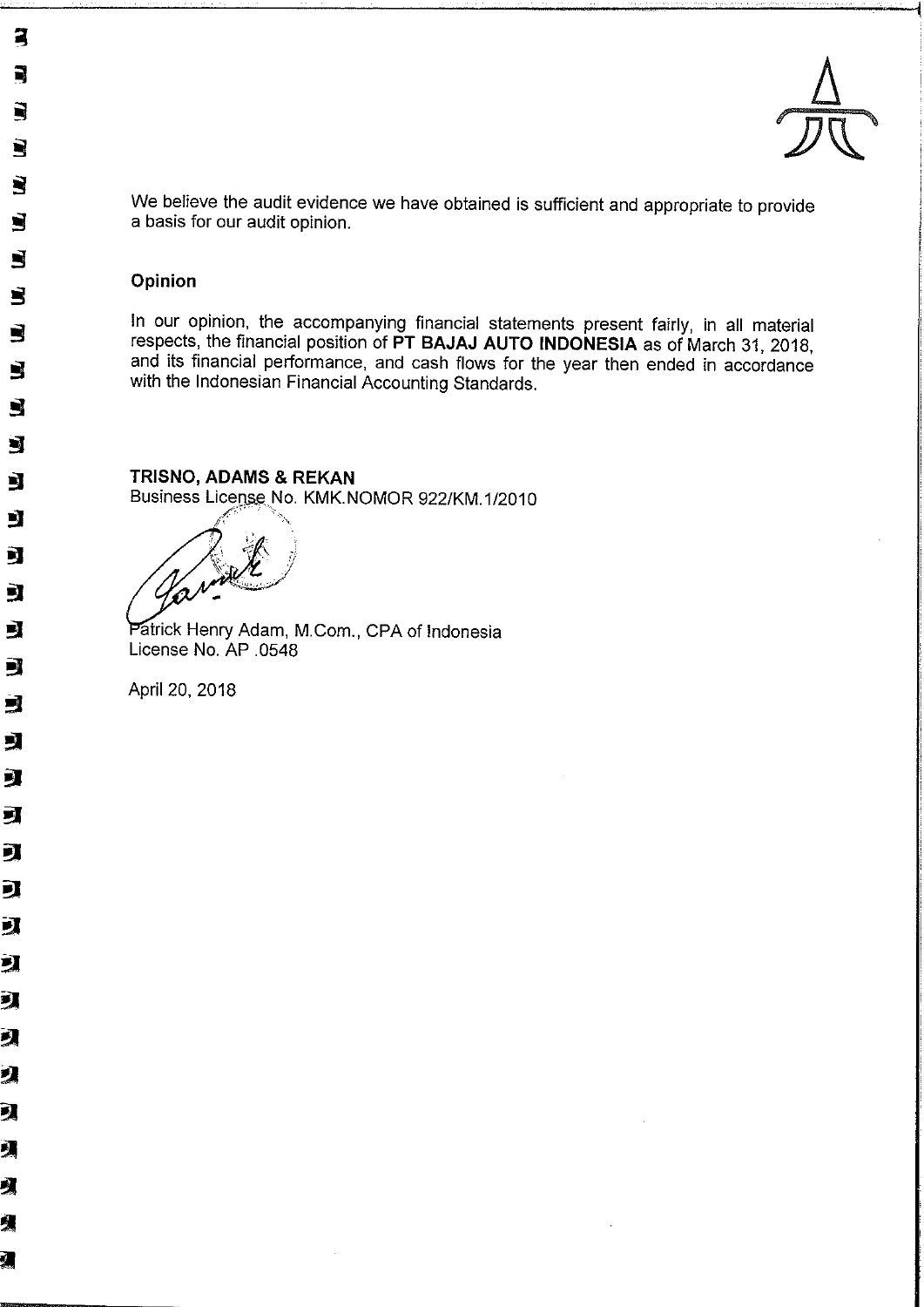STATEMENTS OF FINANCIAL POSITION MARCH 31, 2018 AND 2017

(Expressed in Indonesian Rupiah, unless otherwise stated)

|                                | Notes     | 2018          | 2017          | 2018                     | 2017      |
|--------------------------------|-----------|---------------|---------------|--------------------------|-----------|
|                                |           | <b>IDR</b>    | <b>IDR</b>    | ₹ (Crore)                | ₹ (Crore) |
| <b>ASSETS</b>                  |           |               |               |                          |           |
| <b>CURRENT ASSETS</b>          |           |               |               |                          |           |
| Cash and cash equivalents      | 2b, 2d, 3 | 5,866,705,220 | 9,665,163,059 | 2.78                     | 4.58      |
| Other receivable               | 4         | 100,000,000   | 1,000,000     | 0.05                     |           |
| Prepaid expense                | 2n        | 925,925,925   |               | 0.44                     |           |
| Prepaid taxes                  | 2o,5a     |               | 83,245,881    | $\overline{\phantom{a}}$ | 0.04      |
| <b>Total Current Assets</b>    |           | 6,892,631,145 | 9,749,408,940 | 3.27                     | 4.62      |
| <b>NON-CURRENT ASSETS</b>      |           |               |               |                          |           |
| Security deposit               |           | 90,000,000    | 10,000,000    | 0.04                     | 0.01      |
| <b>Total Noncurrent Assets</b> |           | 90,000,000    | 10,000,000    | 0.04                     | 0.01      |
| <b>TOTAL ASSETS</b>            |           | 6,982,631,145 | 9,759,408,940 | 3.31                     | 4.63      |

*See accompanying notes to financial statements which are an integral part of the financial statements*

> Rakesh Sharma Kevin D'sa Navarra Kevin D'sa Navarra Kevin D'sa Navarra Teguh Boentoro *President Commissioner Commissioner Commissioner*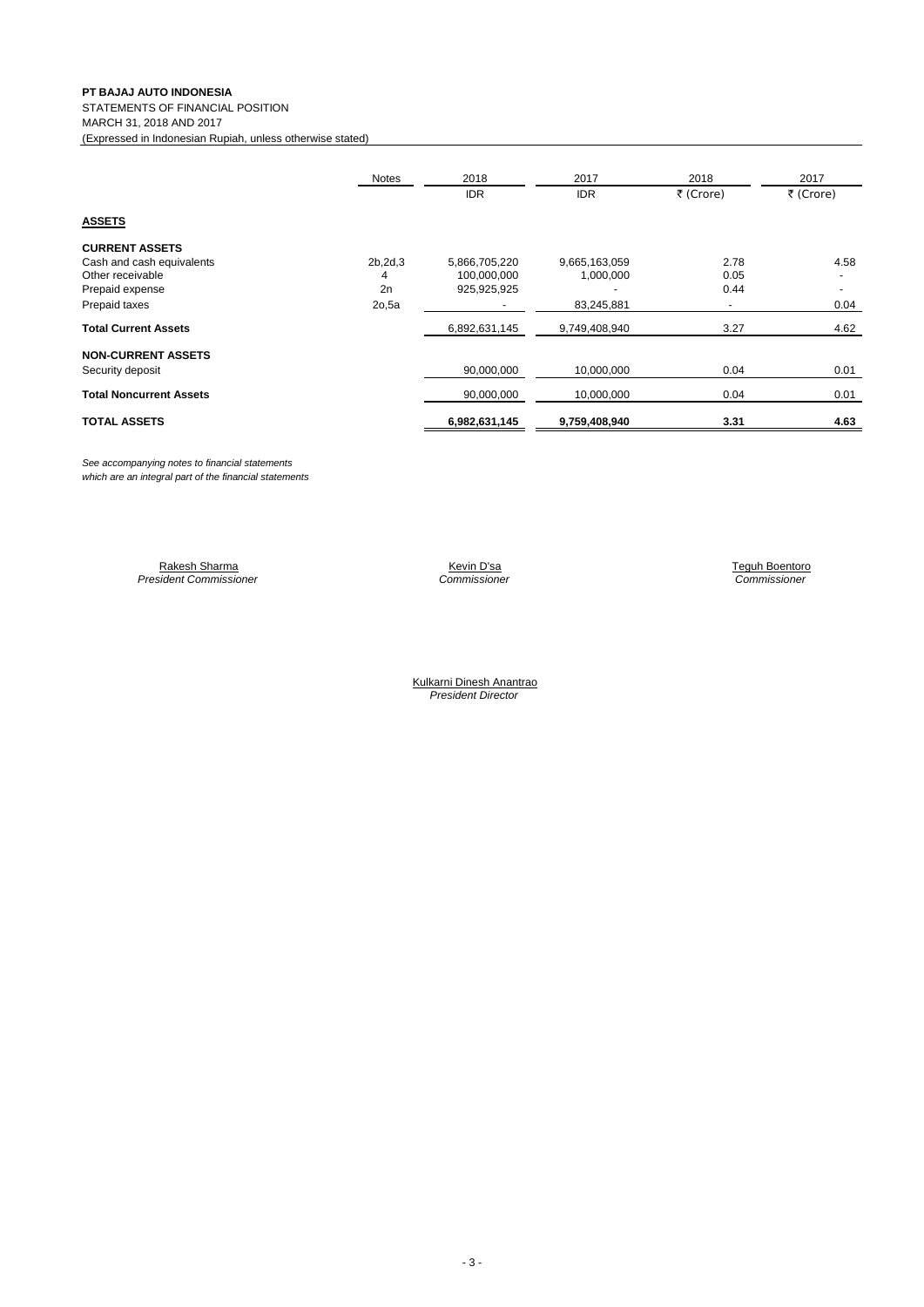STATEMENTS OF FINANCIAL POSITION

MARCH 31, 2018 AND 2017

(Expressed in Indonesian Rupiah, unless otherwise stated) (Continued)

|                                                                                                                                                             | Notes          | 2018            | 2017                 | 2018      | 2017      |
|-------------------------------------------------------------------------------------------------------------------------------------------------------------|----------------|-----------------|----------------------|-----------|-----------|
|                                                                                                                                                             |                | <b>IDR</b>      | <b>IDR</b>           | ₹ (Crore) | ₹ (Crore) |
| <b>LIABILITIES AND EQUITY</b>                                                                                                                               |                |                 |                      |           |           |
| <b>CURRENT LIABILITIES</b>                                                                                                                                  |                |                 |                      |           |           |
| Taxes payable                                                                                                                                               | 2o,5b          | 1,112,238       | 16,973,917           |           | 0.01      |
| Other payables                                                                                                                                              | 6              | 51,799,878      | 254,259,452          | 0.02      | 0.12      |
| Accrued expenses                                                                                                                                            | 2n             | 115,233,699     | 96,477,246           | 0.06      | 0.05      |
| <b>Total Current Liabilities</b>                                                                                                                            |                | 168,145,815     | 367,710,615          | 0.08      | 0.18      |
| <b>EQUITY</b>                                                                                                                                               |                |                 |                      |           |           |
| Capital stock - par value per share USD 3 (IDR 28,065)<br>in 2018 and USD 100 (IDR 935,500) in 2017.<br>Authorized, subscribed and paid-up - 415,000 shares |                |                 |                      |           |           |
| in 2018 and 2017.                                                                                                                                           | $\overline{7}$ | 11,646,975,000  | 388,232,500,000      | 5.52      | 183.94    |
| Foreign exchange difference on paid-up capital                                                                                                              |                | 528,695,625     | 17,623,187,500       | 0.25      | 8.35      |
| Deficit                                                                                                                                                     |                | (5,361,185,295) | (396, 463, 989, 175) | (2.54)    | (187.84)  |
| <b>Total Equity</b>                                                                                                                                         |                | 6,814,485,330   | 9,391,698,325        | 3.23      | 4.45      |
| <b>TOTAL LIABILITIES AND EQUITY</b>                                                                                                                         |                | 6,982,631,145   | 9,759,408,940        | 3.31      | 4.63      |

*See accompanying notes to financial statements which are an integral part of the financial statements*

> Rakesh Sharma Kevin D'sa Navarra Kevin D'sa Teguh Boentoro ng Teguh Boentoro ng Kevin D'sa Navarra Teguh Boentoro *President Commissioner Commissioner Commissioner*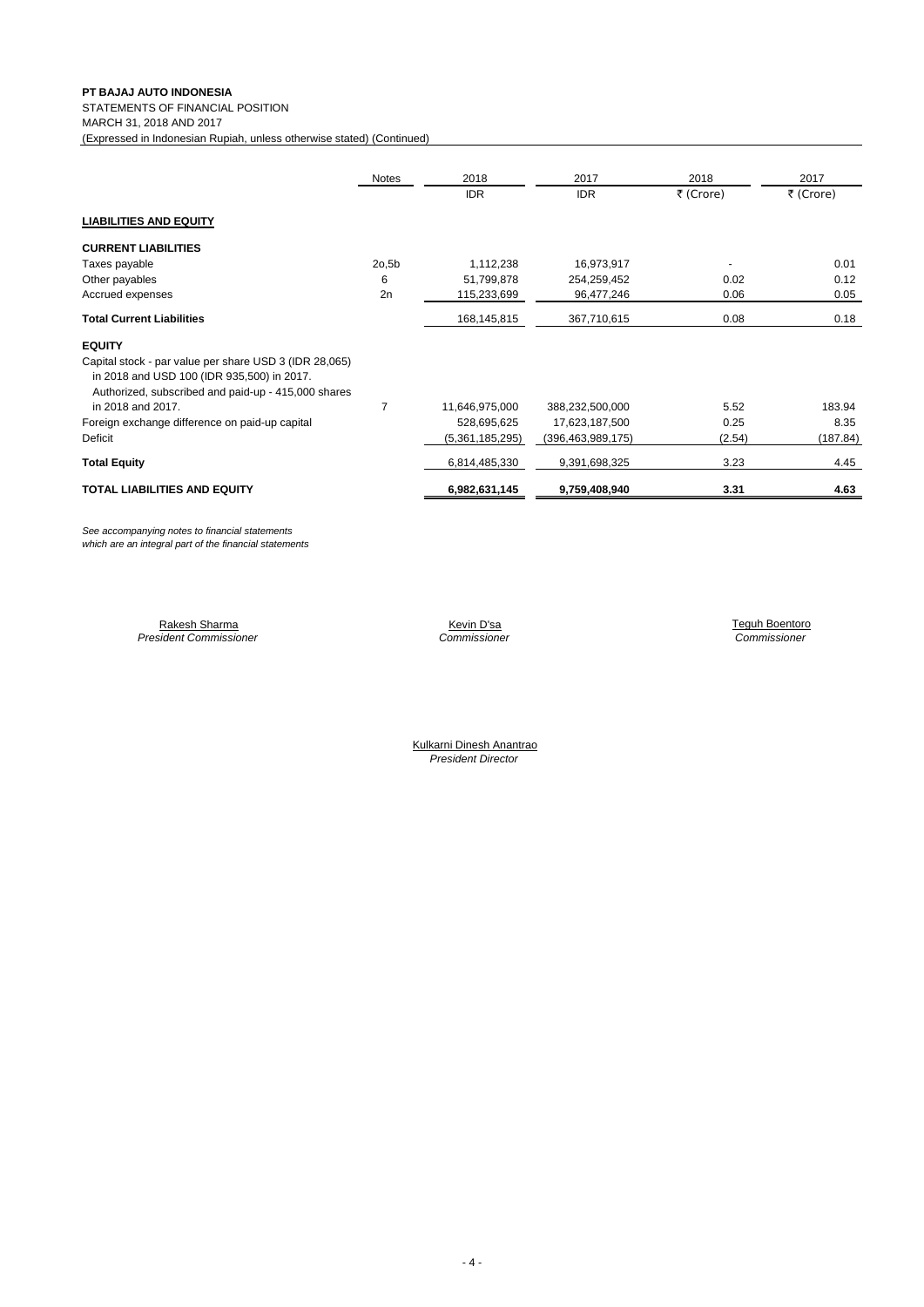STATEMENTS OF PROFIT OR LOSS AND OTHER COMPREHENSIVE INCOME FOR THE YEARS ENDED MARCH 31, 2018 AND 2017

(Expressed in Indonesian Rupiah, unless otherwise stated)

|                                                                                                                  | <b>Notes</b>   | 2018            | 2017                                   | 2018      | 2017                 |
|------------------------------------------------------------------------------------------------------------------|----------------|-----------------|----------------------------------------|-----------|----------------------|
|                                                                                                                  |                | <b>IDR</b>      | <b>IDR</b>                             | ₹ (Crore) | ₹ (Crore)            |
| <b>NET SALES</b>                                                                                                 | 2n             |                 |                                        |           |                      |
|                                                                                                                  |                |                 |                                        |           |                      |
| <b>COST OF GOODS SOLD</b>                                                                                        | 2c, 2n         |                 |                                        |           |                      |
| <b>GROSS PROFIT</b>                                                                                              |                |                 |                                        |           |                      |
| <b>OPERATING EXPENSES</b><br>Selling                                                                             | 2n,8           |                 | (99, 550, 000)                         |           | (0.05)               |
| General and administrative                                                                                       |                | (2,677,930,030) | (1,936,535,392)                        | (1.27)    | (0.92)               |
| <b>Total Operating Expenses</b>                                                                                  |                | (2,677,930,030) | (2,036,085,392)                        | (1.27)    | (0.97)               |
| <b>LOSS FROM OPERATIONS</b>                                                                                      |                | (2,677,930,030) | (2,036,085,392)                        | (1.27)    | (0.97)               |
| <b>OTHER INCOME (EXPENSES)</b><br>Gain (loss) on foreign exchange - net<br>Interest income - net<br>Others - net | 2 <sub>b</sub> | 100,717,035     | 10,826,256<br>49,029,379<br>58,616,105 | 0.05      | 0.01<br>0.02<br>0.03 |
| Other Income - Net                                                                                               |                | 100,717,035     | 118,471,740                            | 0.05      | 0.06                 |
| <b>INCOME (LOSS) BEFORE INCOME TAX</b>                                                                           |                | (2,577,212,995) | (1,917,613,652)                        | (1.22)    | (0.91)               |
| <b>INCOME TAX BENEFIT (EXPENSES)</b>                                                                             | 2 <sub>o</sub> |                 |                                        |           |                      |
| <b>INCOME (LOSS) FOR THE YEAR</b>                                                                                |                | (2,577,212,995) | (1,917,613,652)                        | (1.22)    | (0.91)               |
| <b>OTHER COMPREHENSIVE INCOME</b>                                                                                |                |                 |                                        |           |                      |
| <b>TOTAL NET LOSS AND OTHER</b><br><b>COMPREHENSIVE INCOME FOR THE YEAR</b>                                      |                | (2,577,212,995) | (1,917,613,652)                        | (1.22)    | (0.91)               |

*See accompanying notes to financial statements which are an integral part of the financial statements.*

> Rakesh Sharma Kevin D'sa Teguh Boentoro **President Commissioner**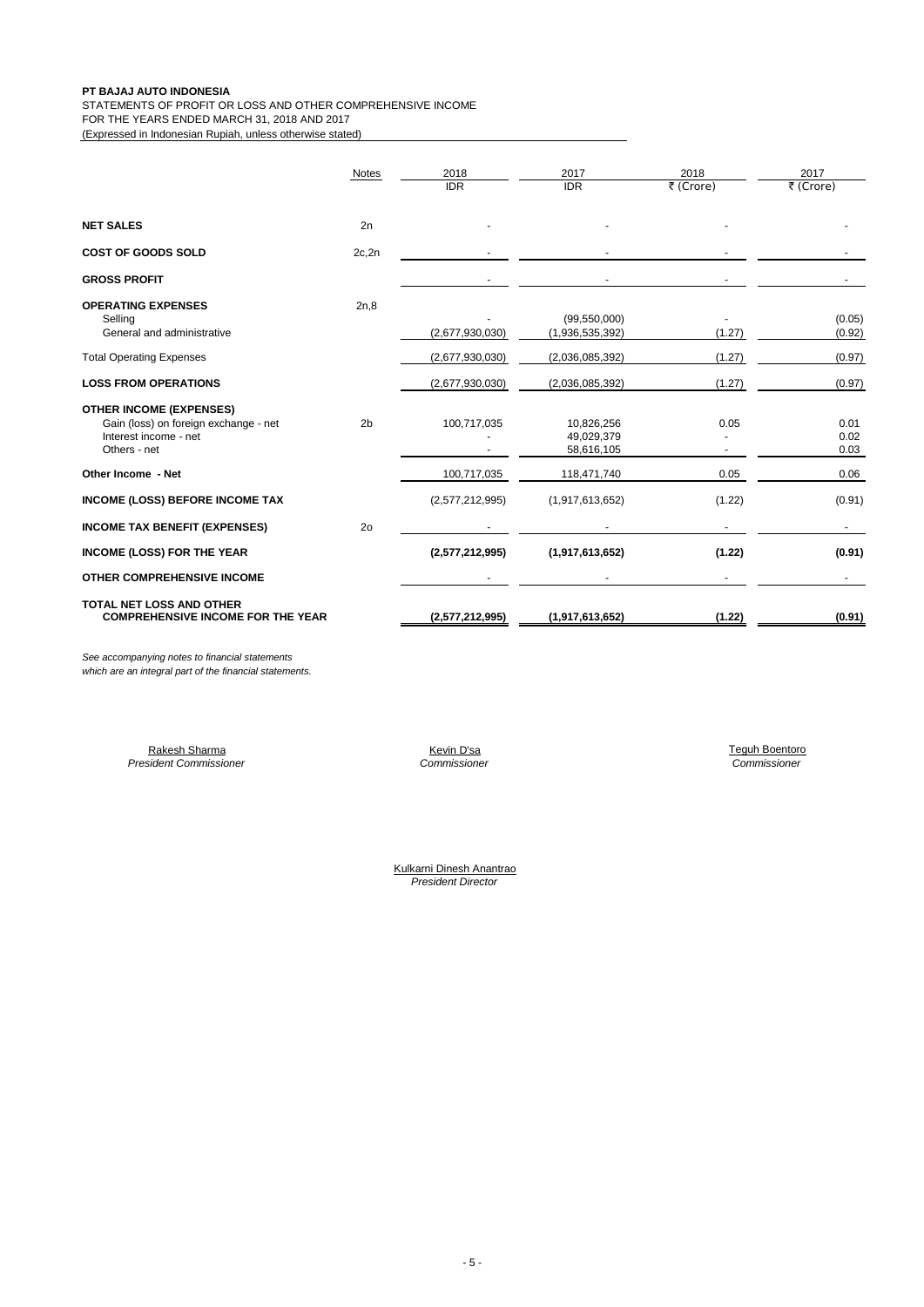#### FOR THE YEARS ENDED MARCH 31, 2018 AND 2017 (Expressed in Indonesian Rupiah, unless otherwise stated) STATEMENTS OF CHANGES IN EQUITY

|                                   | Paid-up<br>capital stock<br><b>IDR</b> | Foreign exchange<br>difference on<br>paid-up capital<br><b>IDR</b> | Deficit<br><b>IDR</b> | Total equity<br><b>IDR</b> |
|-----------------------------------|----------------------------------------|--------------------------------------------------------------------|-----------------------|----------------------------|
| Balance as of March 31, 2016      | 388,232,500,000                        | 17,623,187,500                                                     | (394, 546, 375, 523)  | 11,309,311,977             |
| Total net income for the year     |                                        |                                                                    | (1,917,613,652)       | (1,917,613,652)            |
| Balance as of March 31, 2017      | 388,232,500,000                        | 17,623,187,500                                                     | (396, 463, 989, 175)  | 9,391,698,325              |
| Decrease in paid-up capital stock | (376,585,525,000)                      | (17,094,491,875)                                                   | 393,680,016,875       |                            |
| Total net income for the year     |                                        |                                                                    | (2,577,212,995)       | (2,577,212,995)            |
| Balance as of March 31, 2018      | 11,646,975,000                         | 528,695,625                                                        | (5,361,185,295)       | 6,814,485,330              |

*See accompanying notes to financial statements*

*which are an integral part of the financial statements*

|                                   |               | Foreign exchange |           |                          |
|-----------------------------------|---------------|------------------|-----------|--------------------------|
|                                   | Paid-up       | difference on    |           |                          |
|                                   | capital stock | paid-up capital  | Deficit   | Total equity             |
|                                   | ₹ (Crore)     | ₹ (Crore)        | ₹ (Crore) | ₹ (Crore)                |
| Balance as of March 31, 2016      | 183.94        | 8.35             | (186.93)  | 5.36                     |
| Total net income for the year     |               |                  | (0.91)    | (0.91)                   |
| Balance as of March 31, 2017      | 183.94        | 8.35             | (187.84)  | 4.45                     |
| Decrease in paid-up capital stock | (178.42)      | (8.10)           | 186.52    | $\overline{\phantom{a}}$ |
| Total net income for the year     |               |                  | (1.22)    | (1.22)                   |
| Balance as of March 31, 2018      | 5.52          | 0.25             | (2.54)    | 3.23                     |

Rakesh Sharma Kevin D'sa Teguh Boentoro Kevin D'sa Kevin D'sa Kevin D'sa Kevin Sharma Kevin Disa *President Commissioner Commissioner Commissioner*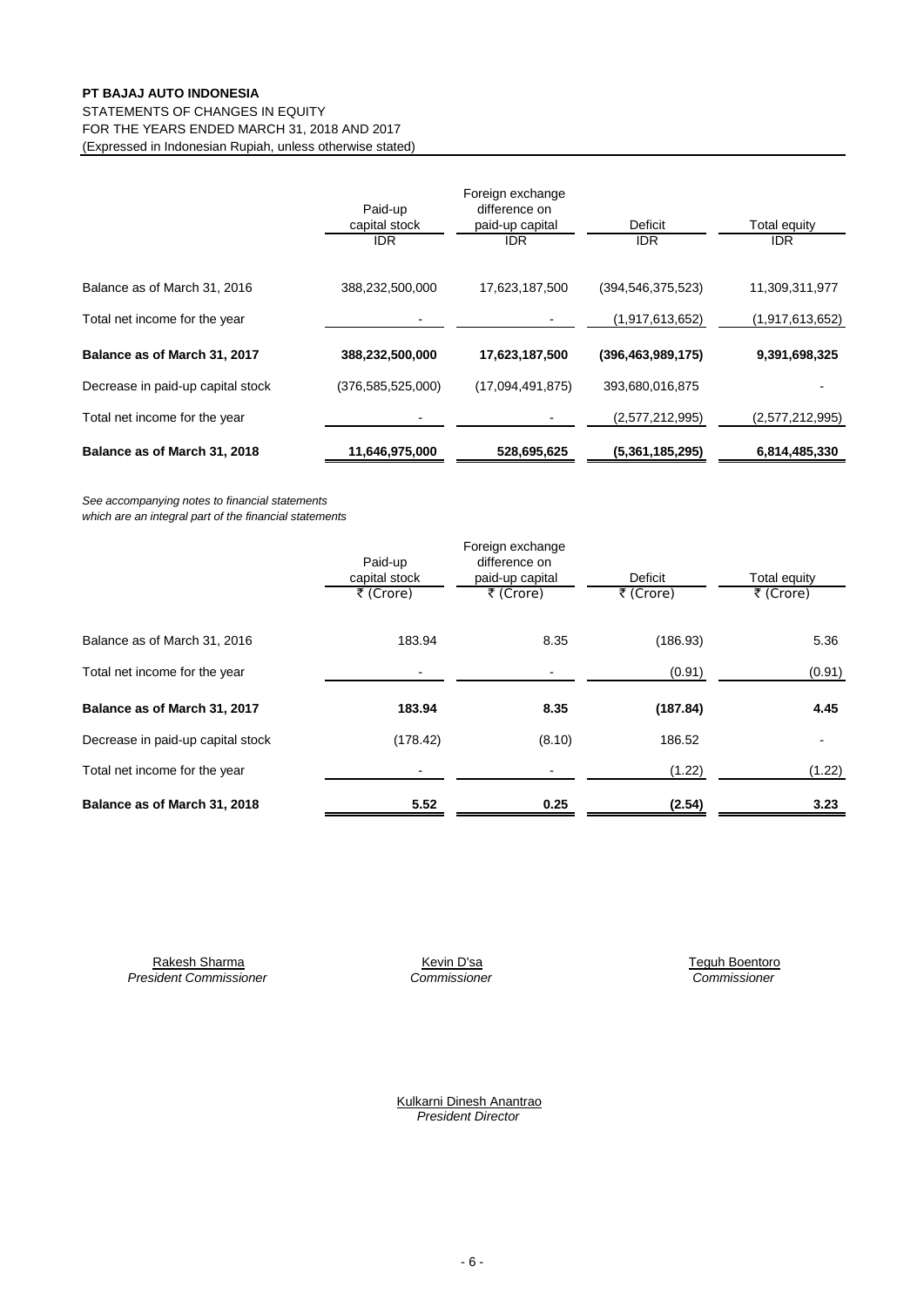#### STATEMENTS OF CASH FLOWS

FOR THE YEARS ENDED MARCH 31, 2018 AND 2017 (Expressed in Indonesian Rupiah, unless otherwise stated)

|                                                                                     | 2018<br><b>IDR</b> | 2017<br><b>IDR</b> | 2018<br>₹ (Crore) | 2017<br>₹ (Crore) |
|-------------------------------------------------------------------------------------|--------------------|--------------------|-------------------|-------------------|
| <b>CASH FLOWS FROM OPERATING ACTIVITIES</b><br>Cash paid to suppliers and employees | (3,798,457,839)    | (1,673,500,465)    | (1.80)            | (0.79)            |
| Net Cash Used in Operating Activities                                               | (3,798,457,839)    | (1,673,500,465)    | (1.80)            | (0.79)            |
| <b>CASH FLOWS FROM INVESTING ACTIVITIES</b><br>Interest received                    |                    | 211,104,169        |                   | 0.10              |
| Net Cash Provided by Investing Activities                                           |                    | 211,104,169        |                   | 0.10              |
| <b>CASH FLOWS FROM FINANCING ACTIVITIES</b>                                         |                    |                    |                   |                   |
| NET INCREASE (DECREASE) IN CASH AND<br><b>CASH EQUIVALENTS</b>                      | (3,798,457,839)    | (1,462,396,296)    | (1.80)            | (0.69)            |
| <b>CASH AND CASH EQUIVALENTS AT BEGINNING OF YEAR</b>                               | 9,665,163,059      | 11,127,559,355     | 4.58              | 5.27              |
| CASH AND CASH EQUIVALENTS AT END OF YEAR                                            | 5,866,705,220      | 9,665,163,059      | 2.78              | 4.58              |

*See accompanying notes to financial statements which are an integral part of the financial statements*

> Rakesh Sharma *President Commissioner*

*Commissioner Commissioner*

Kevin D'sa **Teguh Boentoro New York Commissioner**<br>Commissioner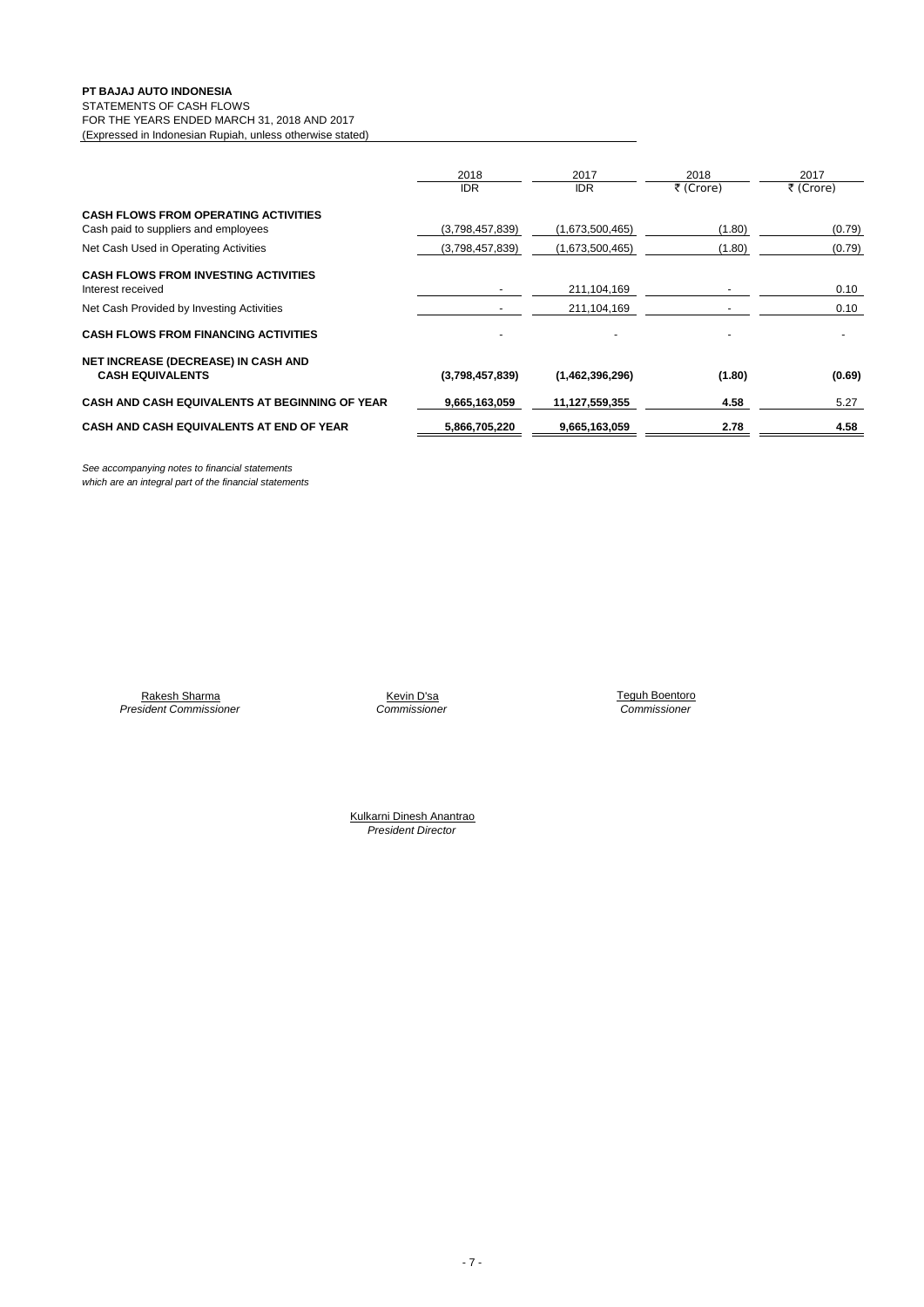#### **1. GENERAL**

PT Bajaj Auto Indonesia (the Company) was established within the framework of the Foreign Capital Investment Law No. 1 year 1967 as amended by Law No. 11 year 1970, based on notarial Deed No. 9 dated July 3, 2006 of Sutjipto, S.H., M.Kn., notary public in Jakarta. The deed of establishment has been approved by the Minister of Law and Human Rights of the Republic of Indonesia with decision letter No. C-22753 HT.01.01.TH.2006 dated August 3, 2006, and was published in State Gazette No. 83 dated October 17, 2006, Supplement No. 11137. Based on Decision Letter No. 631/I/PMA/2006, Project Code No. 3591/5030-31/32-19262 dated June 8, 2006 and No. 1119/III/PMA/08 dated July 10, 2008, the Company obtained approval for foreign investment from Foreign Investment Coordinating Board (BKPM). The articles of association have been amended several times, most recently are:

- Notarial deed No. 82 dated April 18, 2013 by Mala Mukti, S.H., LL.M., a notary public in Jakarta, concerning in increasing paid up capital based on circular of shareholders. These changes has been approved by the Minister of Law and Human Rights of the Republic of Indonesia with decision letter No. AHU-27579-AH.01.02-Tahun 2013 dated May 22, 2013.
- Notarial deed No. 09 dated September 9, 2013 by Mala Mukti, S.H., LL.M., a notary public in Jakarta, concerning in changes of the management structure of the board of directors and company's head office address. These changes has been approved by the Minister of Law and Human Rights of the Republic of Indonesia with decision letter No. AHU-65799.AH.01.02.Tahun 2013 dated December 16, 2013.
- Notarial deed No. 92 dated Januari 30, 2014 by Mala Mukti, S.H., LL.M., a notary public in Jakarta, concerning in increasing paid up capital based on circular meeting of shareholders. These changes has been approved by the Minister of Law and Human Rights of the Republic of Indonesia with decision letter No. AHU-08665.AH.01.02.Tahun 2014 dated February 28, 2014.
- The Company has obtained the approval letter from Foreign Investment Coordinating Board (BKPM) regarding increase in paid in capital as stated in BKPM's approval No. 671/A.8/PMA/2013, dated April 11, 2013 and No.175/I/IP-PB/PMA/2014 dated January 24, 2014.
- Notarial deed No. 47 dated April 17, 2017 by Mala Mukti, S.H., LL.M., a notary public in Jakarta, concerning in decreasing the par value of the share based on circular meeting of shareholders. These changes has been approved by the Minister of Law and Human Rights of the Republic of Indonesia with decision letter No. AHU-0009917.AH.01.02.Tahun 2017 dated May 3, 2017.
- The Company has obtained the approval letter from Foreign Investment Coordinating Board (BKPM) regarding decrease in paid in capital as stated in BKPM's approval No. 3003/1/IP-PB/PMA/2017, dated August 22, 2017.

The Company is domiciled in Jalan Panjang N0. 11D-E Arteri Kelapa Dua, Kebon Jeruk - Jakarta.

In accordance with article 3 of the Company's articles of association, the scope of its activities is to engage in the trading and manufacturing of two wheelers, three wheelers and spare parts thereof. The Company started commercial operations in 2006.

The Company's management as of March 31, 2018 and 2017 consist of the following:

Rakesh Sharma Kevin D'sa Teguh Boentoro 2018 and 2017

Kulkarni Dinesh Anantrao

President Director

President Commissioner Commissioners

The Company had total number of employees of 2 person in 2018 and 1 in 2017 (unaudited).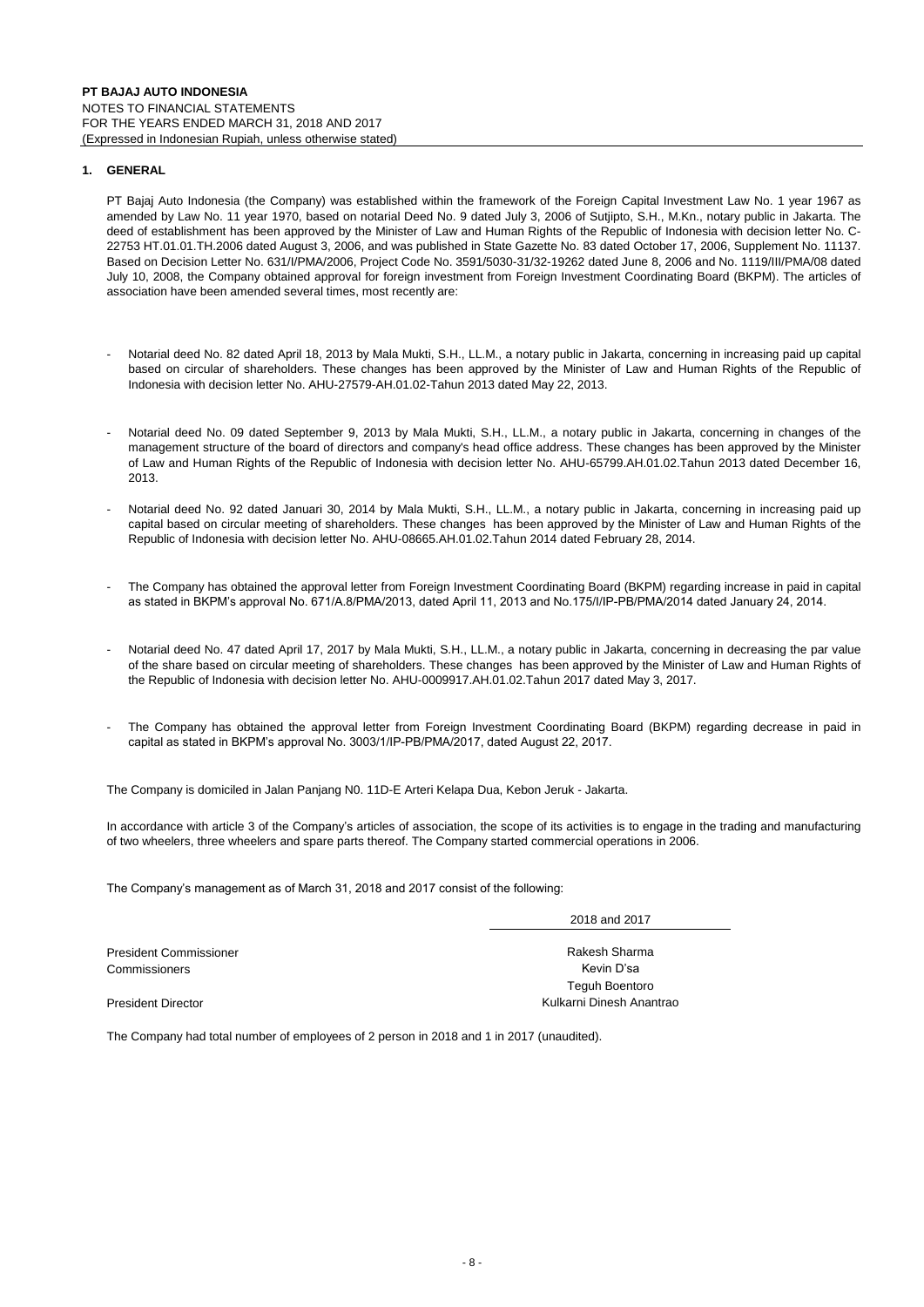#### **2. SUMMARY OF SIGNIFICANT ACCOUNTING POLICIES**

#### a. **Financial Statement Presentation**

The financial statements have been prepared in accordance with Indonesian Financial Accounting Standards ("SAK"), which comprise the Statements and Intrepretations issued by the Board of Financial Accounting Standards of the Indonesian Institute of Accountants. Such financial statements are an English translation of the Company's statutory report in Indonesia, and are not intended to present financial position and results of operations, changes in equity, and cash flows in accordance with accounting principles and reporting practices generally accepted in other countries and jurisdictions.

The financial statements, except for the statements of cash flows, are prepared under the accrual basis of accounting. The reporting currency used in the preparation of the financial statements is the Indonesian Rupiah, while the measurement basis used is the historical cost, except for certain accounts which are measured on the bases described in the related accounting policies.

The statements of cash flows are prepared using the direct method with classifications of cash flows into operating, investing and financing activities.

#### b. **Foreign Currency Transactions and Translation**

The financial statements are presented in Rupiah, which is functional currency and reporting currency of the Company. Transactions denominated in a foreign currency are translated into Rupiah at the exchange rate prevailing at the date of the transaction. At the reporting dates, monetary assets and liabilities in foreign currencies are translated at the Central Bank of Indonesia middle rates. Foreign exchange gains and losses resulting from the settlement of such transactions and from the translation at period-end exchange rates of monetary assets and liabilities denominated in foreign currencies are recognised in the profit or loss.

The exchange rates used as of March 31, 2018 and 2017 as follow:

|                              | 2018       | 2017       |
|------------------------------|------------|------------|
|                              | <b>IDR</b> | <b>IDR</b> |
| United Stated Dollar (USD 1) | 13,756     | 13,321     |

#### c. **Transaction with Related Parties**

A related party is a person or entity that is related to the Company:

- 1) directy, or indirectly through one or more intermediaries, the party (1) controls, is controlled by, or is under common control with the Company; has an interest in the Company that gives it significant influence over the Company; or has joint control over the Company.
- 2) the party is an associate of the Company;
- 3) the party is a joint venture in which the Company is a venturer;
- 4) the party is a member of the key management personnel of the Company;
- 5) the party is a close member of the family of any individuals referred to in (1) or (4)
- 6) the party is an entity that is controller, jointly controlled, significantly influenced by or for which significant voting power in such entity resides with directly or indirectly, any individual referred to in (4) or (5); or
- 7) The party is a post-employment benefit plan for the benefit employees of the Company, or of any entity that is a related party of the Company.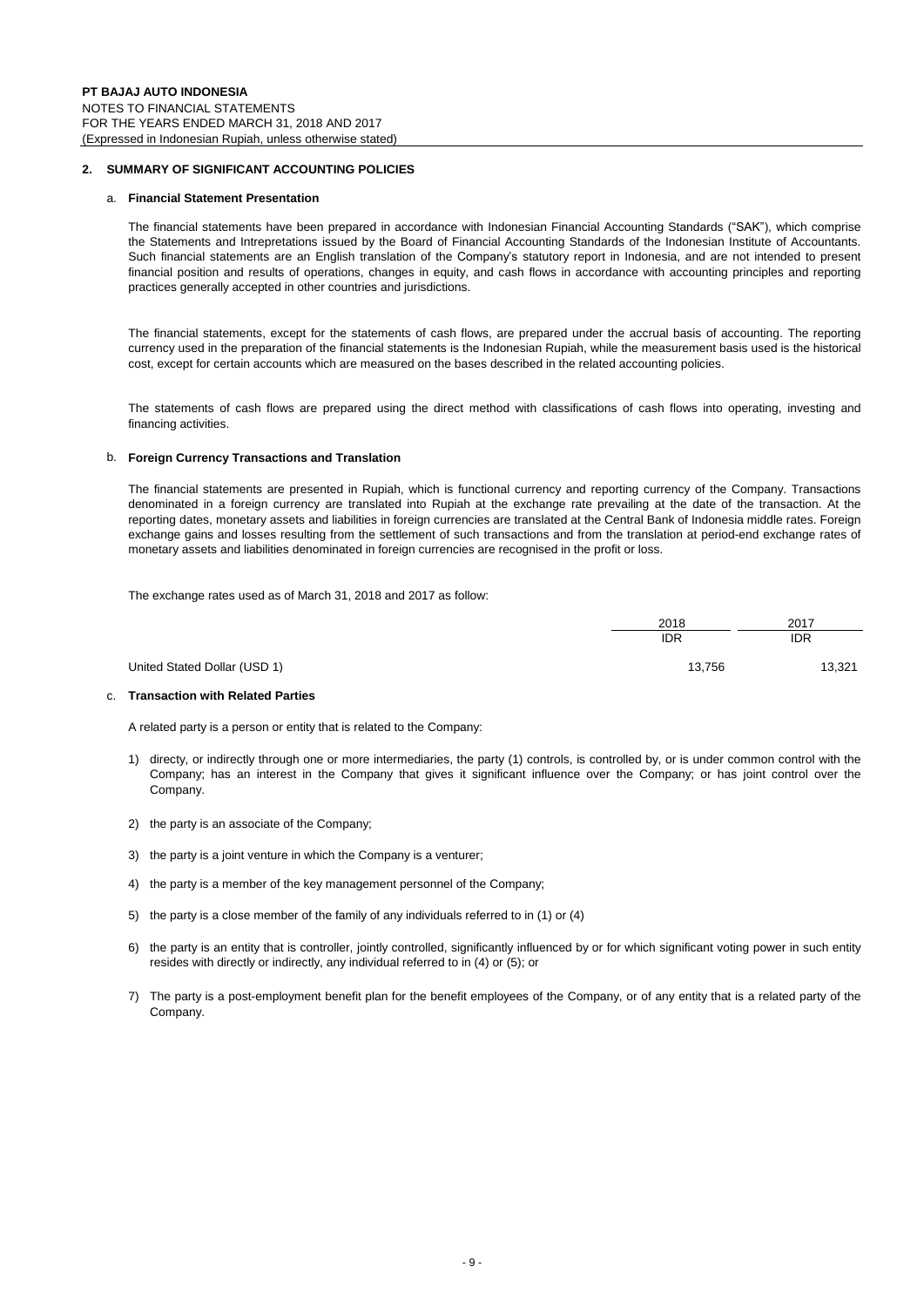#### **2. SUMMARY OF SIGNIFICANT ACCOUNTING POLICIES (Continued)**

#### d. **Cash and Cash equivalents**

Cash and cash equivalents consist of cash on hand and in banks and all unrestricted investment with maturities of three months or less from the date of placement.

#### e. **Trade receivables**

Trade receivables are recognized initially at fair value and subsequently measured at amortised cost using the effective interest method, less provision for impairment. A provision for impairment of trade receivable is established when there is objective evidence that the outstanding amounts of the Company's receivables will not be collected.

#### f. **Inventories**

Inventories are stated at cost or net realizable value, whichever is lower. Costs of vehicles and spare parts are determined using the moving weighted average method.

A provision for inventory loss is determined on the basis of estimated inventory losses since the date of the last physical inventory.

#### g. **Impairment of Financial Assets**

At the end of each reporting period, the Company assesses whether there is objective evidence that a financial asset or group of financial assets is impaired. A financial asset or a group of financial assets is impaired and impairment losses are recognised only if there is objective evidence of impairment as a result of one or more events that occurred after the initial recognition of the asset (a "loss event") and that loss event (or events) has an impact on the estimated future cash flows of the financial asset or group of financial assets that can be reliably estimated. The Company first assesses whether objective evidence of impairment exists.

For loans and receivables category, the amount of the loss is measured as the difference between the asset's carrying amount and the present value of estimated future cash flows (excluding future credit losses that have not been incurred) discounted at the financial asset's original effective interest rate. The carrying amount of the asset is reduced and the amount of the loss is recognised in the profit or loss.

If, in a subsequent period, the amount of the impairment loss decreases and the decrease can be related objectively to an event occurring after the impairment was recognised (such as an improvement in the debtor's credit rating), the reversal of the previously recognised impairment loss is recognised in the profit or loss.

#### h. **Prepaid Expenses**

Prepaid expenses are amortized over their beneficial periods using the straight-line method.

#### i. **Property, Plant and Equipment and Depreciation**

Property, plant and equipment are stated at cost less accumulated depreciation and impairment losses.

Depreciation is computed using the straight-line method based on the estimated useful lives of the assets as follows:

|                                        | Years |
|----------------------------------------|-------|
| Machinery                              |       |
| Computer and data processing equipment |       |
| Factory equipment                      |       |
| Home and office appliance              | Λ     |
| Transportation equipment               | 4-8   |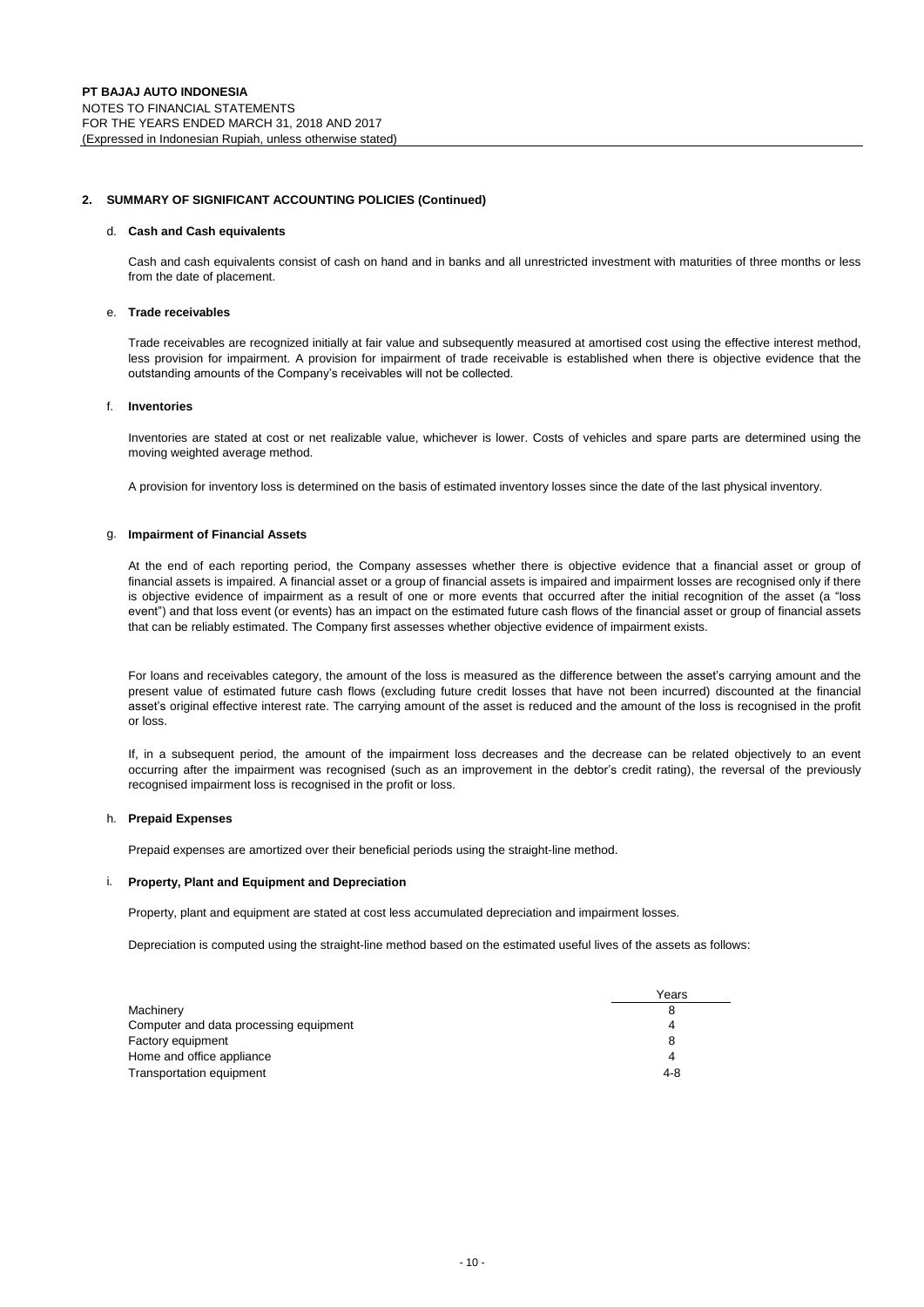#### **2. SUMMARY OF SIGNIFICANT ACCOUNTING POLICIES (Continued)**

#### i. **Property, Plant and Equipment and Depreciation (Continued)**

When the carrying amount of an asset exceeds its estimated recoverable amount, the asset is written down to its estimated recoverable amount, which is determined as the higher of net selling price of value in use.

The cost of maintenance and repairs is charged to operations as incurred. Other costs incurred subsequently to add to, replace part of, or service an item of property, plant and equipment, are recognized as asset if, and only if it is probable that future economic benefits associated with the item will flow to the entity and the cost of the item can be measured reliably. Gain and losses on disposals are determined by comparing the proceeds with the carrying amount and are recognized within other gains (losses) – net in the profit and loss.

#### j. **Trade Payables**

Trade payable are stated at nominal values.

#### k. **Employees' Benefits**

The Company recognized the estimated liabilities for employees' benefits in accordance with the Labor Law No. 13/2003 dated March 25, 2003.

The cost of providing post-employment benefits is determined using the Projected Unit Credit Method. The accumulated unrecognized actuarial gains and losses that exceed 10% of the greater of the present value of the Company's defined benefit obligation and the fair value of plan assets are recognized on straight-line basis over the expected average remaining working lives of the participating employees. Past service cost is recognized immediately to the extent that the benefits are already vested, and otherwise is amortized on a straight-line basis over the average period until the benefits become vested.

The post-employment benefits obligation recognized in the statements of financial position represent the present value of the defined benefit obligation, as adjusted for unrecognized actuarial gains and losses and unrecognized past service cost and as reduced by the fair value of plan assets.

In 2018 and 2017 there is no estimated employees' benefit was calculated because the number of employee is only 2 persons in 2018 and 1 person in 2017, hence the SFAS 24 (2013 Revision) "Employee Benefits" not applied and the Company will direcly paid the benefit without provision when realization occured.

#### l. **Impairment of Non-Financial Assets**

At reporting date, the Company reviews any indication of asset impairment.

Non-financial assets are reviewed for impairment whenever events or changes in circumstances indicate that the carrying amount may not be recoverable. An impairment loss is recognised for the amount by which the asset's carrying amount exceeds its recoverable amount. The recoverable amount is the higher of an asset's fair value less cost to sales and value in use. For the purposes of assessing impairment, assets are grouped at the lowest levels for which there are separately identifiable cash flows (cash-generating units). Nonfinancial assets that have suffered an impairment are reviewed for possible reversal of the impairment at each reporting date.

#### m. **Financial Assets and Liabilities**

#### Financial Assets

Financial assets are classified in categories of (i) financial assets at fair value through profit and loss, (ii) loans and receivables, (iii) heldto-maturity financial assets, and (iv) available-for-sale financial assets. The classification depends on the purpose for which the financials assets were acquired. Management determines the classification of its financial assets at initial recognition.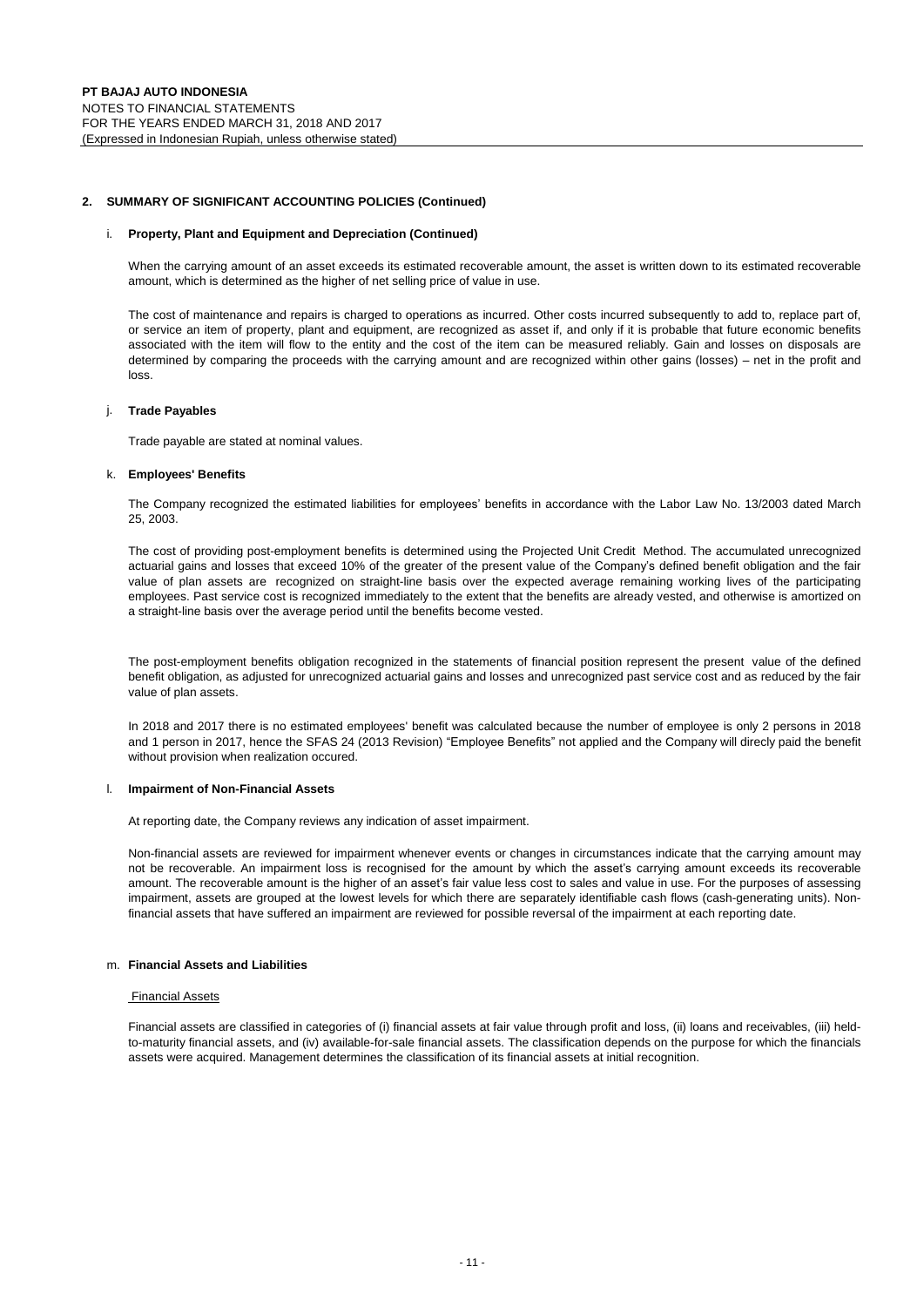#### **2. SUMMARY OF SIGNIFICANT ACCOUNTING POLICIES (Continued)**

#### m. **Financial Assets and Liabilities (Continued)**

#### Financial Liabilities

Financial liabilities are classified in the following categories of (i) financial liabilities at fair value through profit and loss and (ii) financial liabilities measured at amortized cost. Financial liabilities are derecognized when they have redeemed or otherwise extinguished.

#### Determination of Fair Value

The fair value of financial instruments traded in active markets is determined based on quoted market prices at the balance sheet date. Quoted market value used by the Company for the financial asset is bid price, while for the financial liabilities is ask price.

The fair value of financial instruments not traded in active markets is determined by using a specific valuation technique. The Company uses the discounted cash flow method by using assumptions based on market conditions existing at the date of financial position to determine the fair value of other financial instruments

#### n. **Revenue and Expense Recognition**

Sales are recognized when the goods are delivered and title has passed. Expenses are recognized when incurred.

#### o. **Income Tax**

Current tax expense is determined based on the taxable income for the year computed using prevailing tax rates.

Deferred tax assets and liabilities are recognized for the future tax consequences attributable to differences between the financial statement carrying amounts of existing assets and liabilities and their respective tax bases. Deferred tax liabilities are recognized for all taxable temporary differences and deferred tax assets are recognized for deductible temporary differences to the extent that it is probable that taxable income will be available in future periods against which the deductible temporary differences can be utilized.

Deferred tax is calculated at the tax rates that have been enacted or substantively enacted by the date of financial statements. Deferred tax is charged or credited in the statement of income, except when it relates to items charged or credited directly to equity, in which case the deferred tax is also charged or credited directly to equity.

Deferred tax assets and liabilities are offset in the statements of financial position, except if these are for different legal entities, in the same manner the current tax assets and liabilities are presented.

Amendments to tax obligation are recorded when an assessment is received or, if appealed against by the Company and its subsidiaries, when the result of the appeal is determined.

#### p. **Use of Estimates**

The preparation of financial statements in conformity with generally accepted accounting principles requires management to make estimates and assumptions that affect the reported amounts of assets and liabilities and disclosure of contingent assets and liabilities at the date of the financial statements and the reported amounts of revenues and expenses during the reporting period. Actual results could be different from these estimates.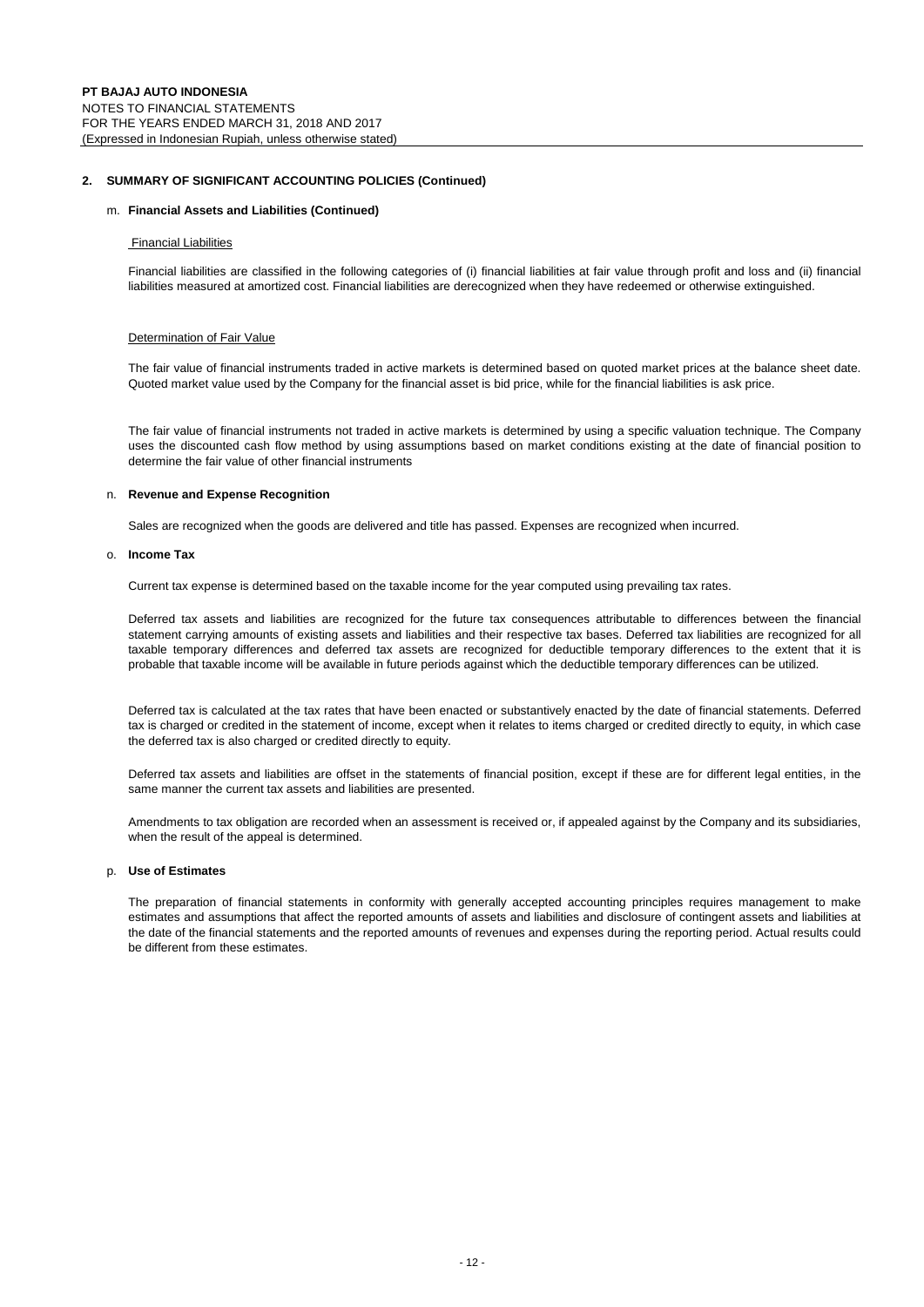## **3. CASH AND CASH EQUIVALENTS**

|                                                                       | 2018          | 2017          | 2018      | 2017      |
|-----------------------------------------------------------------------|---------------|---------------|-----------|-----------|
|                                                                       | <b>IDR</b>    | <b>IDR</b>    | ₹ (Crore) | ₹ (Crore) |
| Cash in banks                                                         |               |               |           |           |
| Citibank N.A.                                                         | 5,866,705,220 | 9,665,163,059 | 2.78      | 4.58      |
|                                                                       |               |               |           |           |
| By Currency                                                           |               |               |           |           |
|                                                                       | 2018          | 2017          | 2018      | 2017      |
|                                                                       | <b>IDR</b>    | <b>IDR</b>    | ₹ (Crore) | ₹ (Crore) |
| <b>United States Dollar</b>                                           |               |               |           |           |
| Cash in banks (USD 256,536.53 in 2018)<br>and USD 404,968.88 in 2017) | 3,528,916,507 | 5,394,590,450 | 1.67      | 2.56      |
| Indonesian Rupiah                                                     |               |               |           |           |
| Cash in banks                                                         | 2,337,788,713 | 4,270,572,609 | 1.11      | 2.02      |
| Total                                                                 | 5,866,705,220 | 9,665,163,059 | 2.78      | 4.58      |

## **4. OTHER RECEIVABLE**

|                   | 2018                     | 2017                     | 2018      | 2017                     |
|-------------------|--------------------------|--------------------------|-----------|--------------------------|
|                   | <b>IDR</b>               | <b>IDR</b>               | ₹ (Crore) | ₹ (Crore)                |
| Employee          | 100,000,000              | $\overline{\phantom{a}}$ | 0.05      | -                        |
| Mrs. Fenty Abidin | $\overline{\phantom{a}}$ | 1,000,000                |           | $\overline{\phantom{a}}$ |
|                   | 100,000,000              | 1,000,000                | 0.05      | $\overline{\phantom{0}}$ |

#### **5. TAXATION**

#### a. Prepaid Taxes

|                            | 2018       | 2017       | 2018      | 2017                     |
|----------------------------|------------|------------|-----------|--------------------------|
|                            | <b>IDR</b> | <b>IDR</b> | ₹ (Crore) | ₹ (Crore)                |
| Tax receivable             |            |            |           |                          |
| Value added taxes          |            | 76,221,056 |           | 0.04                     |
| Income tax article 21      |            | 7,024,825  |           | $\overline{\phantom{a}}$ |
| Total                      |            | 83,245,881 |           | 0.04                     |
| b.<br><b>Taxes Payable</b> |            |            |           |                          |
|                            | 2018       | 2017       | 2018      | 2017                     |
|                            | <b>IDR</b> | <b>IDR</b> | ₹ (Crore) | ₹ (Crore)                |
| Income taxes:              |            |            |           |                          |
| Article 21                 | 1,112,238  | 15,163,917 |           | 0.01                     |
| Article 23                 |            | 1,810,000  |           | -                        |

Total 1,112,238 16,973,917 - 0.01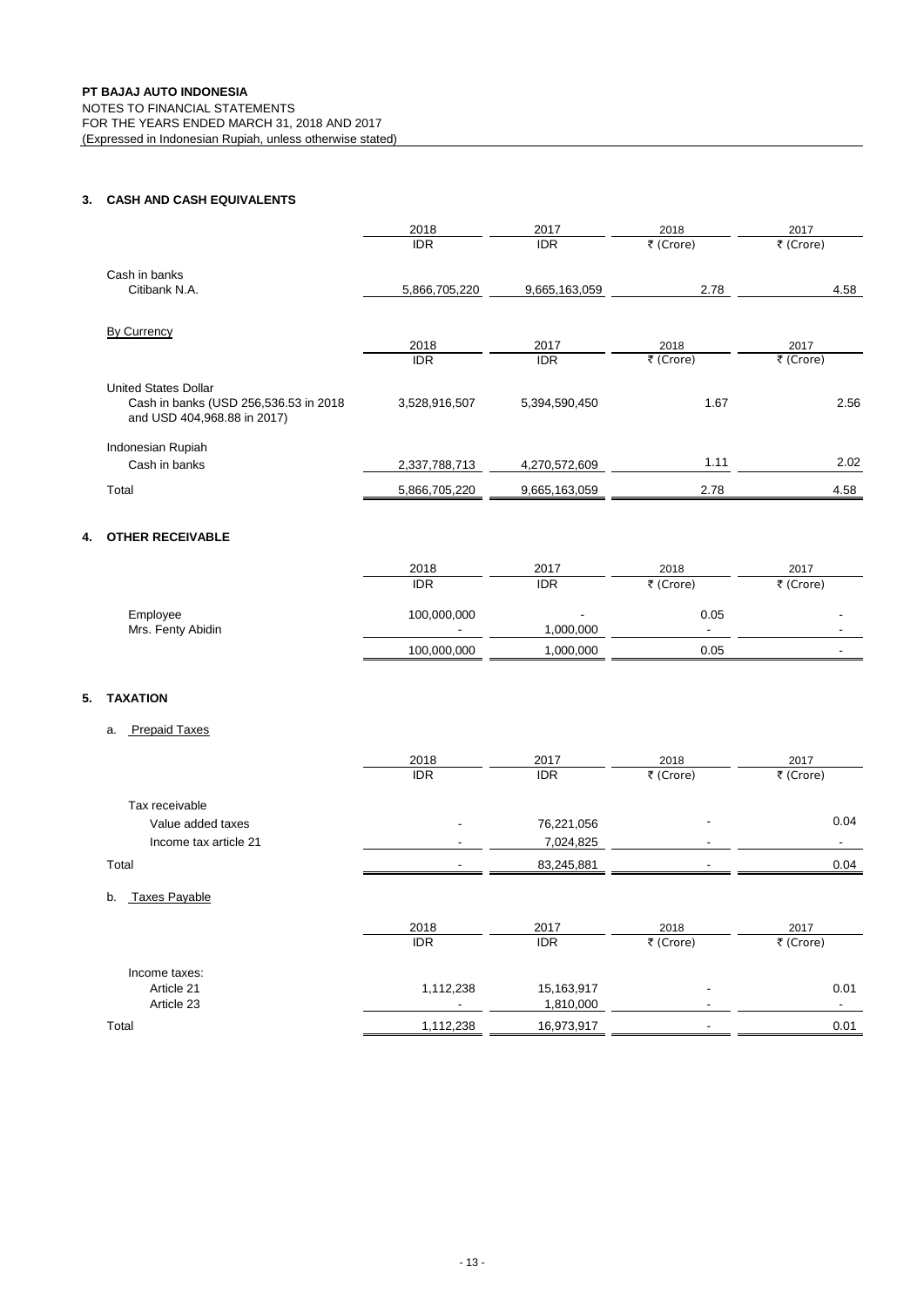#### **5. TAXATION (Continued)**

#### c. Tax Benefit

A reconciliation between loss before tax per statements of income and fiscal loss is as follows:

|                                                      | 2018                | 2017                | 2018      | 2017      |
|------------------------------------------------------|---------------------|---------------------|-----------|-----------|
|                                                      | <b>IDR</b>          | <b>IDR</b>          | ₹ (Crore) | ₹ (Crore) |
| Income (loss) before tax per statements<br>of income | (2,577,212,995)     | (1,917,613,652)     | (1.22)    | (0.91)    |
| Nondeductible expenses (income):                     |                     |                     |           |           |
| Employees' benefit in kinds:                         |                     |                     |           |           |
| Miscellaneous expense                                | 118,996,052         | 13,809,714          | 0.06      | 0.01      |
| Staff on cost                                        | 40,371,901          | 76,488,910          | 0.02      | 0.04      |
| Welfare                                              | 14,833,487          | 83,647,686          | 0.01      | 0.04      |
| Entertainment                                        | 14,190,238          | 2,397,693           | 0.01      |           |
| Employees' residence telephone and<br>mobilephones   | 10,330,405          | 3,628,321           |           |           |
| Lunch                                                | 1,977,000           |                     |           |           |
| Insurance                                            |                     | 79,913,045          |           | 0.04      |
| Medical allowance and benefit                        |                     | 2,111,992           |           |           |
| Interest income                                      |                     | (49,029,379)        |           | (0.02)    |
| Total                                                | 200,699,083         | 212,967,982         | 0.10      | 0.11      |
| Fiscal loss for current year                         | (2,376,513,912)     | (1,704,645,670)     | (1.12)    | (0.80)    |
| Compensated prior year fiscal loss:                  |                     |                     |           |           |
| 2018                                                 | (2,376,513,912)     |                     | (1.12)    |           |
| 2017                                                 | (1,704,645,670)     | (1,704,645,670)     | (0.80)    | (0.80)    |
| 2016                                                 | (48, 666, 232)      | (48,666,232)        | (0.02)    | (0.02)    |
| 2015                                                 | (7,986,119,413)     | (7,986,119,413)     | (3.78)    | (3.78)    |
| 2014                                                 | (27, 122, 427, 272) | (27, 122, 427, 272) | (12.85)   | (12.85)   |
| 2013                                                 |                     | (37, 821, 960, 782) |           | (17.92)   |
| Adjustment of tax decision letter                    |                     |                     |           |           |
| for income tax 2013                                  |                     | 37,821,960,782      |           | 17.92     |
| Accumulated fiscal loss                              | (39, 238, 372, 499) | (36,861,858,587)    | (18.57)   | (17.45)   |

#### **6. OTHER PAYABLES**

|                          | 2018                     | 2017        | 2018                     | 2017      |
|--------------------------|--------------------------|-------------|--------------------------|-----------|
|                          | IDR                      | IDR         | ₹ (Crore)                | ₹ (Crore) |
| Employee                 | 40,549,878               | 197,259,452 | 0.02                     | 0.09      |
| KAP Handoko & Suparmun   | 10,000,000               | 10,000,000  | -                        |           |
| <b>PT Afiat Lestari</b>  | 1,250,000                | 33,000,000  | $\overline{\phantom{a}}$ | 0.02      |
| PT Duta Buana Travelindo | $\overline{\phantom{a}}$ | 14.000.000  | $\overline{\phantom{a}}$ | 0.01      |
| Total                    | 51,799,878               | 254,259,452 | 0.02                     | 0.12      |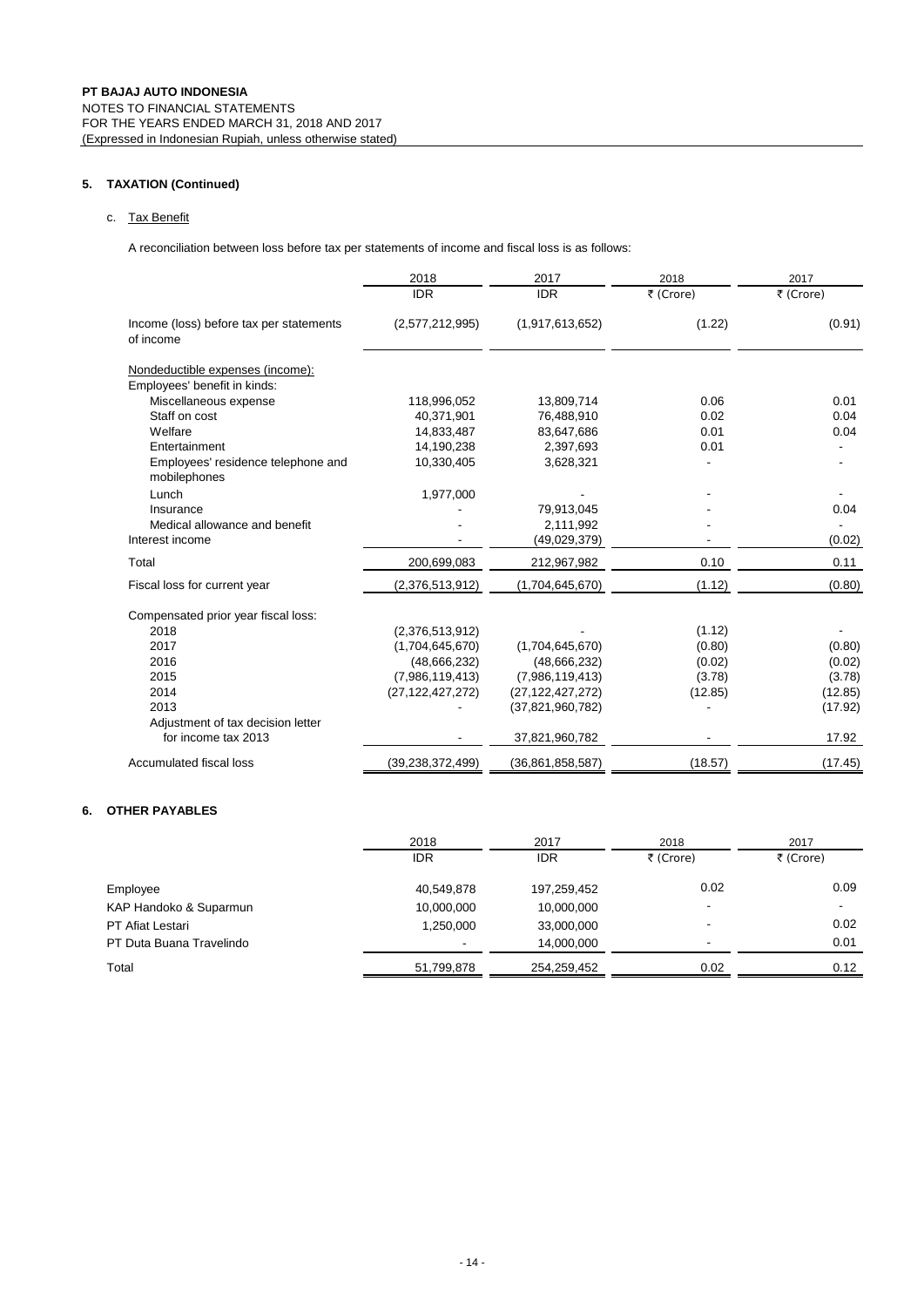### **7. CAPITAL STOCK**

|                       |        |           | 2017          |            |                    |           |
|-----------------------|--------|-----------|---------------|------------|--------------------|-----------|
|                       |        | Number of | Percentage of |            | Total              |           |
| Name of stockholder   | Series | Share     | Ownership     |            | Paid-Up Capital    |           |
|                       |        |           | %             | <b>USD</b> | <b>IDR</b>         | ₹ (Crore) |
| Bajaj Auto Limited    | Α      | 408,750   | 98.50%        | 40,875,000 | 382, 385, 625, 000 | 181.16    |
|                       | В      | 3,125     | 0.75%         | 312,500    | 2,923,437,500      | 1.39      |
| <b>Tequh Boentoro</b> | В      | 3,125     | 0.75%         | 312,500    | 2,923,437,500      | 1.39      |
| Total                 |        | 415,000   | 100%          | 41,500,000 | 388,232,500,000    | 183.94    |

| 2018                |        |                    |                            |            |                          |           |
|---------------------|--------|--------------------|----------------------------|------------|--------------------------|-----------|
| Name of stockholder | Series | Number of<br>Share | Percentage of<br>Ownership |            | Total<br>Paid-Up Capital |           |
|                     |        |                    | %                          | <b>USD</b> | <b>IDR</b>               | ₹ (Crore) |
| Bajaj Auto Limited  | A      | 408,750            | 98.50%                     | 1,226,250  | 11,471,568,750           | 5.44      |
|                     | в      | 3,125              | 0.75%                      | 9.375      | 87,703,125               | 0.04      |
| Teguh Boentoro      | в      | 3,125              | 0.75%                      | 9,375      | 87,703,125               | 0.04      |
| Total               |        | 415,000            | 100%                       | 1,245,000  | 11,646,975,000           | 5.52      |

The balance of foreign exchange difference on paid-up capital represents funds received by the Company over the par value of shares issued, as a result of differences in exchange rates between the rate used in the articles of association and the actual rate ruling on the date the foreign currency capital was contributed by the shareholders.

Based on circular meeting of shareholder's as stated in Notarial deed No. 47 dated April 17, 2017 by Mala Mukti, S.H., LL.M., a notary public in Jakarta, the shareholder's agrees to decrease the amount of par value per share from USD 100 (equivalent IDR 935,500) to USD 3 (equivalent IDR 28,065).

There is no re-distribution in paid to shareholders in respect of share capital reduction. The entire amount of the share capital decrease will be applied to the deficit balance to reduce historical losses.

#### **8. OPERATING EXPENSES**

#### Selling Expenses

|                 | 2018 | 2017       | 2018      | 2017      |
|-----------------|------|------------|-----------|-----------|
|                 | IDR  | IDR        | ₹ (Crore) | ₹ (Crore) |
| Market research |      | 99,550,000 | -         | 0.05      |
|                 |      |            |           |           |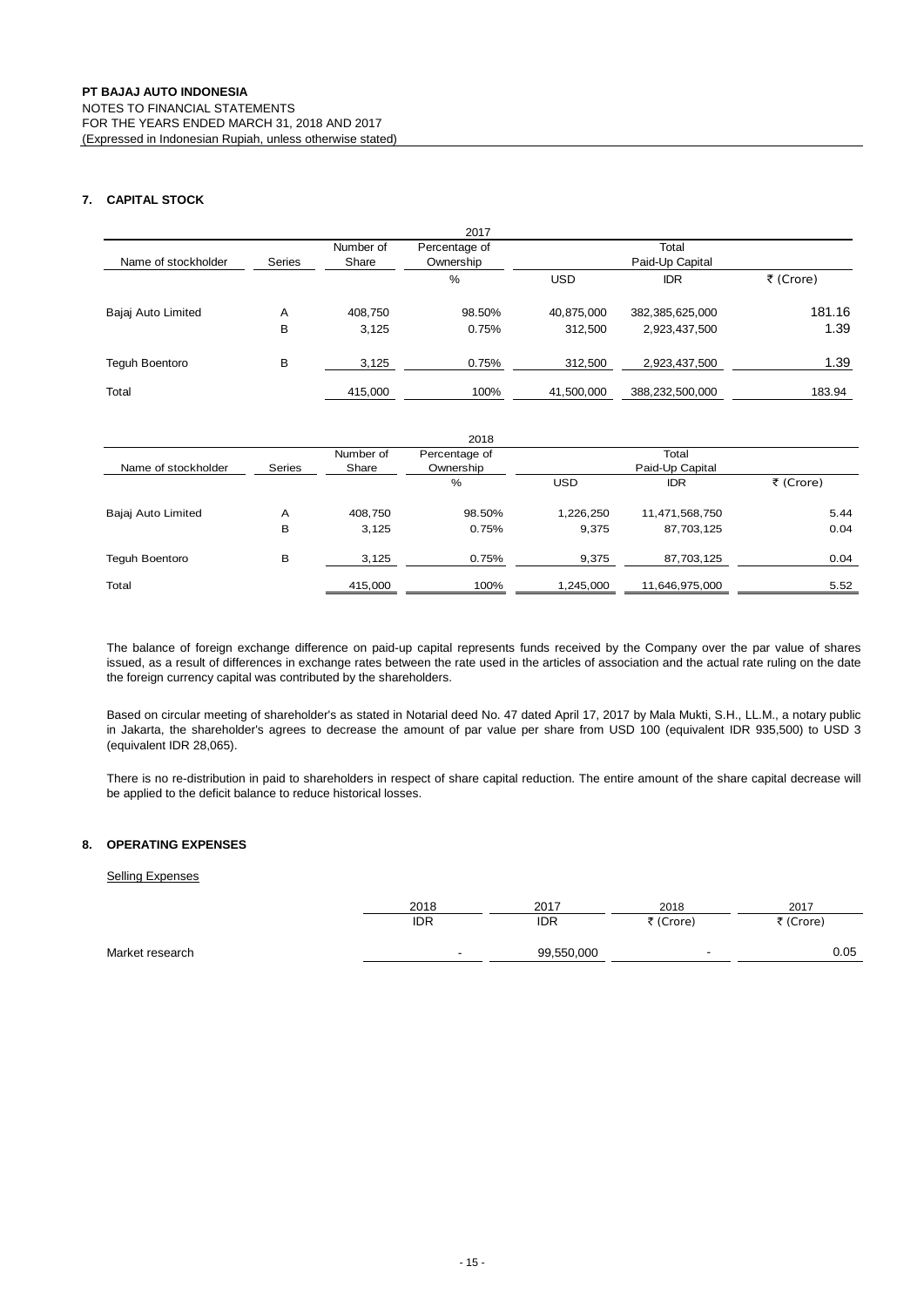#### **8. OPERATING EXPENSES**

General and Administrative Expenses (Continued)

|                              | 2018          | 2017          | 2018      | 2017      |
|------------------------------|---------------|---------------|-----------|-----------|
|                              | <b>IDR</b>    | <b>IDR</b>    | ₹ (Crore) | ₹ (Crore) |
| Consultancy and legalisation | 905,194,066   | 725,505,275   | 0.43      | 0.34      |
| Rental                       | 788,743,878   | 237,281,078   | 0.37      | 0.11      |
| Travelling                   | 305,158,635   | 82,573,665    | 0.14      | 0.04      |
| Staff on cost                | 221,919,934   | 537,443,372   | 0.11      | 0.25      |
| Motor car expenses           | 155,071,533   | 73,125,011    | 0.07      | 0.03      |
| Others                       | 121,975,052   | 16,207,407    | 0.06      | 0.01      |
| Professional fee             | 50,000,000    | 40,000,000    | 0.02      | 0.02      |
| Outsourcing                  | 40,915,654    |               | 0.02      |           |
| Courier and communication    | 20,792,529    | 8,454,522     | 0.01      | 0.01      |
| Repair and maintenance       | 20,660,000    |               | 0.01      |           |
| Welfare                      | 14,833,487    | 85,759,678    | 0.01      | 0.04      |
| Entertainment                | 14,190,238    |               | 0.01      |           |
| Data entry                   | 9,758,067     |               | 0.01      |           |
| Printing and stationery      | 6,533,538     | 5,987,500     |           | 0.01      |
| Bank charges                 | 2,183,419     | 44,284,839    |           | 0.02      |
| Insurance                    |               | 79,913,045    |           | 0.04      |
| Total                        | 2,677,930,030 | 1,936,535,392 | 1.27      | 0.92      |

#### **9. MONETARY ASSETS AND LIABILITIES DENOMINATED IN FOREIGN CURRENCIES**

As of March 31, 2018 and 2017, the Company had monetary assets and liabilities in foreign currency as follows:

|                                     | 2018                     |                      | 2017                     |                      |
|-------------------------------------|--------------------------|----------------------|--------------------------|----------------------|
|                                     | Balance in<br><b>USD</b> | Equivalent in<br>IDR | Balance in<br><b>USD</b> | Equivalent in<br>IDR |
| Assets<br>Cash on hand and in banks | 256,536.53               | 3,528,916,507        | 404,968.88               | 5,394,590,450        |
| <b>Total Assets</b>                 | 256,536.53               | 3,528,916,507        | 404,968.88               | 5,394,590,450        |
| Liabilities<br>Accrued expense      |                          |                      | 1,147.00                 | 15,279,187           |
| <b>Total Liabilities</b>            |                          |                      | 1,147.00                 | 15,279,187           |
| Net Assets                          | 256,536.53               | 3,528,916,507        | 403,821.88               | 5,379,311,263        |

The conversion rate used by the Company is IDR 13,756 and IDR 13,321 for USD 1 as of March 31, 2018 and 2017, respectively.

|                                | 2018                     |                            | 2017                     |                            |
|--------------------------------|--------------------------|----------------------------|--------------------------|----------------------------|
|                                | Balance in<br><b>USD</b> | Equivalent in<br>₹ (Crore) | Balance in<br><b>USD</b> | Equivalent in<br>₹ (Crore) |
| Assets                         |                          |                            |                          |                            |
| Cash on hand and in banks      | 256,536.53               | 1.67                       | 404,968.88               | 2.56                       |
| <b>Total Assets</b>            | 256,536.53               | 1.67                       | 404,968.88               | 2.56                       |
| Liabilities<br>Accrued expense | -                        |                            | 1,147.00                 | 0.01                       |
| <b>Total Liabilities</b>       | -                        |                            | 1.147.00                 | 0.01                       |
| <b>Net Assets</b>              | 256,536.53               | 1.67                       | 403,821.88               | 2.55                       |

The conversion rate used by the Company is IDR 13,756 and IDR 13,321 for USD 1 as of March 31, 2018 and 2017, respectively.